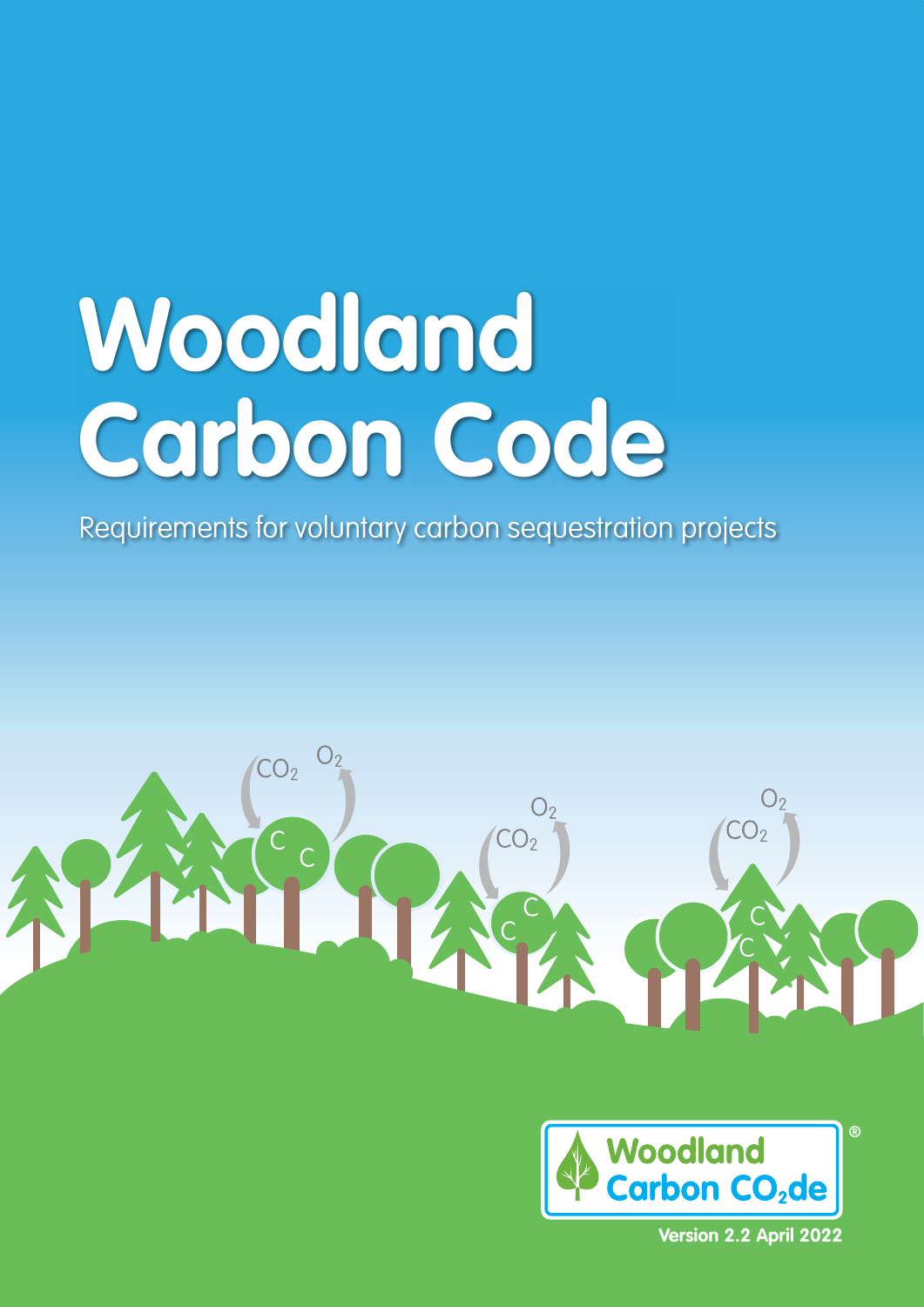This publication is licensed under the terms of the Open Government License v3.0 except where otherwise stated. To view the license, visit nationalarchives.gov.uk/doc/opengovernment-licence/version/3 or write to the Information Policy Team, The National Archives, Kew, London TW9 4DU, or email [psi@nationalarchives.gsi.gov.uk.](mailto:psi%40nationalarchives.gsi.gov.uk?subject=)

Where we have identified any third party copyright information you will need to obtain permission from the copyright holders concerned.

Version 2.2 published April 2022

ISBN 978-1-83915-010-4

FCMS017/FPG(KA)/WWW/APR2022

Enquiries relating to this publication should be sent to:

[info@woodlandcarboncode.org.uk](mailto:info%40woodlandcarboncode.org.uk?subject=)

# Contents Contents

| Introduction<br>1 |                                                     |                          |
|-------------------|-----------------------------------------------------|--------------------------|
| 1.                | Eligibility                                         | 5                        |
| 1.1               | Key project dates                                   | 5                        |
| 1.2               | Eligible activities                                 | 6                        |
| 1.3               | Eligible land                                       | 6                        |
| 1.4               | Compliance with the law                             | 7                        |
| 1.5               | Conformance to the UK Forestry Standard             | 7                        |
| 1.6               | Additionality                                       | 8                        |
| 2.                | <b>Project governance</b>                           | 9                        |
| 2.1               | Commitment of landowners and project/group managers | 9                        |
| 2.2               | Management plan                                     | 10                       |
| 2.3               | Management of risks and permanence                  | $\overline{\phantom{a}}$ |
| 2.4               | Consultation                                        | 12                       |
| 2.5               | Monitoring                                          | 12                       |
| 2.6               | Registry and avoidance of double counting           | 13                       |
| 2.7               | Carbon statements and reporting                     | 14                       |
| 3.                | <b>Carbon sequestration</b>                         | 16                       |
| 3.1               | Carbon baseline                                     | 16                       |
| 3.2               | Carbon leakage                                      | 17                       |
| 3.3               | Project carbon sequestration                        | 17                       |
| 3.4               | Net carbon sequestration                            | 18                       |
| 4.                | <b>Environmental quality</b>                        | 19                       |
| 5.                | <b>Social responsibility</b>                        | 20                       |
| Glossary          |                                                     | 21                       |

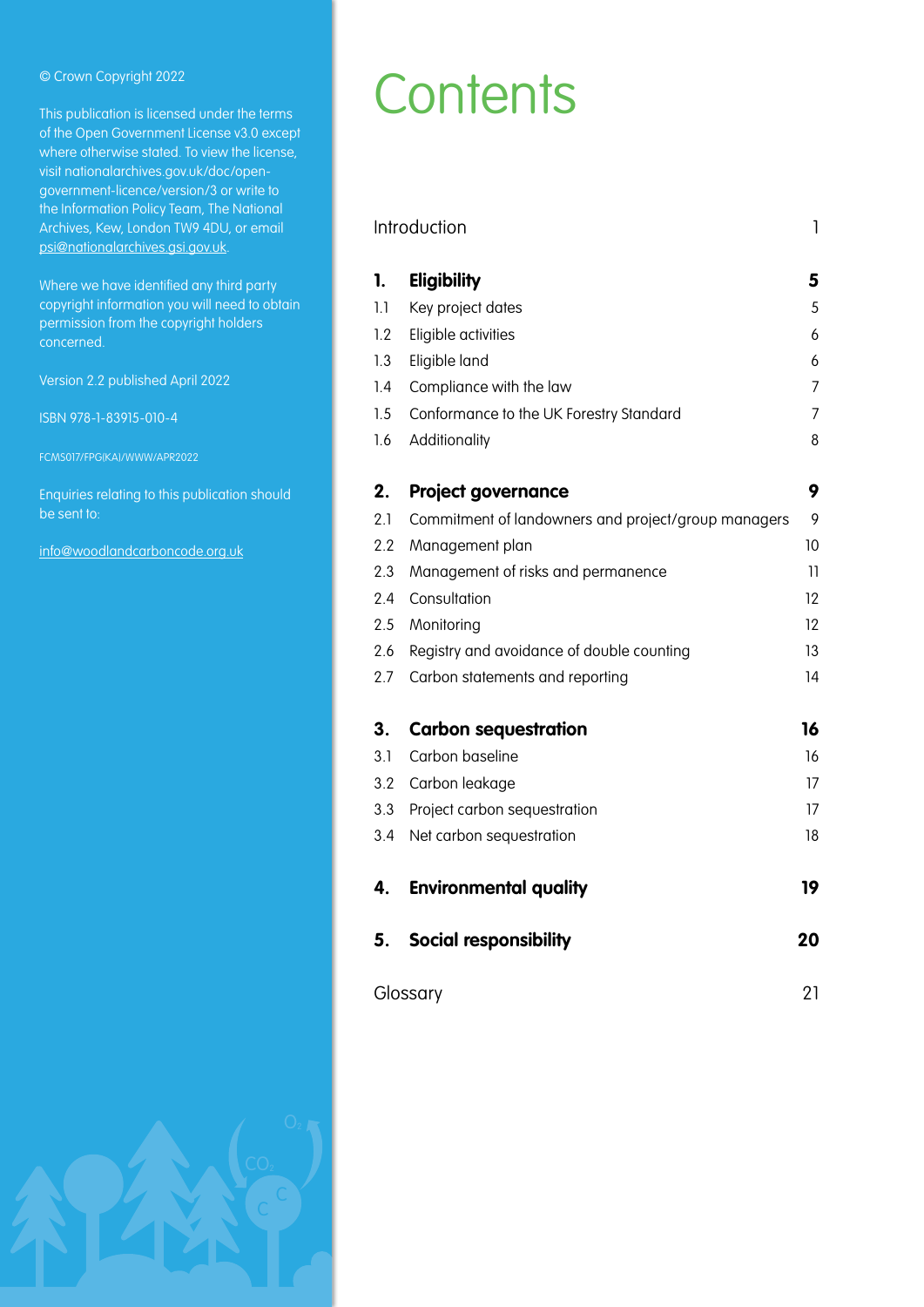# Introduction

# Background and purpose

Trees and forests can mitigate **climate change** through sequestering carbon. **Woodland creation** therefore provides an attractive option for companies, organisations and individuals wishing to reduce their carbon footprint while also delivering a range of other environmental and social benefits.

The Woodland Carbon Code (**WCC**) sets out robust requirements for voluntary **carbon sequestration** projects that incorporate core principles of good carbon management as part of sustainable forest management. Landowners and their successors in title must commit to a permanent change of landuse to woodland. Specific objectives of the Code are to ensure:

- high standards of sustainable forest management in line with the UK Forestry Standard including the elements of sustainable forest management;
- best practice in woodland carbon accounting;
- scientifically sound forest carbon measurement protocols that enable consistent and rigorous measurement of carbon uptake in woodlands;
- integrity through independent quality assurance (**validation** and regular **verification**);
- open and transparent project registration, issuance, tracking and **retirement** of carbon units.

**Woodland creation** can also provide many co-benefits in addition to **carbon sequestration**. Woodlands can improve air quality and provide wildlife habitat, timber and woodfuel as well as sites for public recreation. In the right places they can reduce flooding and improve water quality. They can also provide opportunities for community engagement, staff volunteering, education and development as well as rural business development and diversification.

# Scope

The Code sets out design and management requirements for voluntary UK based projects that sequester carbon through **woodland creation**. In scope it accounts for **carbon sequestration** and emissions within the woodland. It does not account for carbon stored in forest products or the carbon saved when substituting wood products for other products with a larger carbon footprint.

# Application Process

# **Registration**

All projects should be registered on the **UK Land Carbon Registry** before work begins onsite (the **project implementation date**). In order to register a project, a **project developer**/landowner should first set up an account on the registry, and then add their project(s) to their account. In order to do this, applicants also need to decide whether to use the **'Standard'** or **'Small Project Process'**, and whether to register their project alone, or as part of a **group scheme**. Registration is free.

# 'Standard' and 'Small' sized projects

A **standard 'project'** can be any size and can constitute several individual blocks of woodland with planting spanning up to five consecutive planting seasons; blocks of woodland must either be part of a contiguous land ownership unit or blocks of woodland must be under the same ownership, manager and management plan.

The new woodland should have the potential to achieve at least 20% canopy cover so should achieve at least 400 stems per hectare or maximum 5 m spacing over the net project area.

Woodlands can be established by planting, direct seeding or natural colonisation/regeneration.

For **'small' projects** (same definition as a standard project, but with five hectares net planting area or less), there are optional streamlined requirements/processes which can be used for **validation** and **verification**, specifically:

- A simplified carbon calculator for small projects.
- Default assumptions made for some sections of the requirements (e.g. **baseline** and **leakage**).
- If the small project calculator is used, then a less intensive 'Small Project Monitoring Protocol' from Year 15.

The **WCC** standard and guidance make clear where requirements differ for projects using the 'Small Project Process'.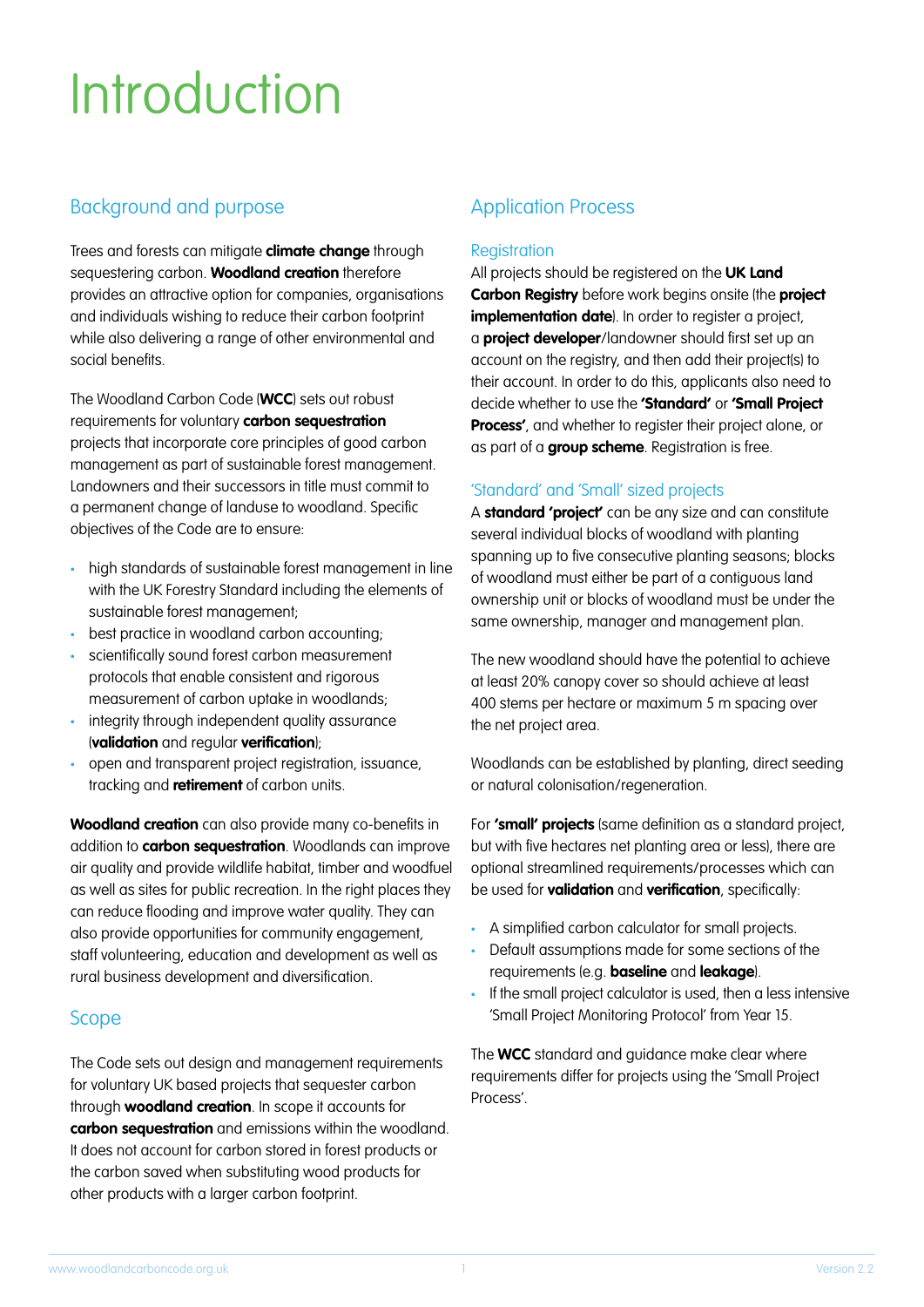# Grouping projects for validation or verification

Projects can be registered alone, or as part of a **group scheme**. Grouped projects benefit from sharing costs of **validation** and **verification**. A group of projects can span no more than five consecutive planting seasons and be constituted of:

- up to 15 **'standard' projects**; and
- up to 50 hectares (net) area in **'small' projects**;

There is no geographic restriction within a group.

Ideally, groups will be formed prior to validation, but it is also possible to form a group for the purposes of verification. If a group is formed for verification, the **project start dates** within the group should be within two years of each other (this also means their verifications will be due within two years of each other). A group requires a Group Manager and a Group Agreement (See Section 2.1). Once projects are grouped, the grouping should remain the same for each subsequent verification.

# **Validation**

All **WCC** projects or **group schemes** must be initially **validated** by an independent **validation/verification body**  accredited by the UK Accreditation Service to assess against the WCC. In order to become validated, projects or groups of projects must submit a **Project Design Document** with supporting evidence to a validation/ verification body. Validation should be complete within three years of registration, and can only be completed once the trees are planted, or fencing/deer control is in place for natural colonisation/regeneration.

Once validated, **Pending Issuance Units** will be issued on the **UK Land Carbon Registry**. There is a cost for validation and for unit issuance.

# Regular Verification or Self-Assessment

Projects or **group schemes** must be regularly monitored and either third party **verified** or **Self-Assessed** at least at Year 5 and then every ten years by an independent **validation/verification body**.

# To become verified:

- Single projects or groups must undertake full monitoring onsite and submit a **Project Progress Report** and **Monitoring Report** with supporting evidence to a validation/verification body.
- The process is simpler for **'small' projects** from Year 15 onwards.

The validation/verification body will check that statements about predicted or actual **carbon sequestration** are materially

correct, with a reasonable level of assurance, except at Year 5 when a limited level of assurance will be offered. Once verified, any **Pending Issuance Units** realised will be converted to **Woodland Carbon Units**. There is a cost for verification and for conversion of units.

If at any point there is no UK Accreditation Service accredited validation/verification body for the WCC, the **WCC Secretariat** will put temporary validation/verification arrangements in place.

# To be Self-Assessed:

The project or group scheme must meet certain criteria and upload a **Basic Monitoring Report** and **Project Progress Report** to the registry which will be assessed by the **WCC Secretariat**.

If projects are self-assessed, units will not be converted and will remain **Pending Issuance Units**.

# Costs and income through involvement in the Woodland Carbon Code

There are some costs of involvement in the Woodland Carbon Code. Further details are available in the online guidance.

- Registration is free.
- **Validation** incurs a cost (payable to the validation/ verification body).
- Issuance of **Pending Issuance Units** incurs a per unit cost (payable to the registry provider at the time of validation).
- **Verification** incurs a cost (payable to the validation/ verification body).
- Conversion of units from **Pending Issuance Units** to **Woodland Carbon units** incurs a per unit cost (payable to the registry provider at the time of verification).

Carbon income from the sale of carbon units are expected to cover the costs of involvement in the programme.

Project developers should bear in mind when agreeing to sell PIUs that the **WCC Carbon Calculator** provides a prediction of the carbon that is likely to be sequestered, and not a guarantee that a particular woodland will sequester a certain amount. The **WCC** is a voluntary standard and verification does not imply endorsement by Scottish Forestry of the value of any investment.

# Use of Woodland Carbon Units

Woodland carbon projects contribute to just one of a hierarchy of actions that can help to combat the effects of **climate change**. Before considering buying Woodland Carbon Units, businesses and other organisations should: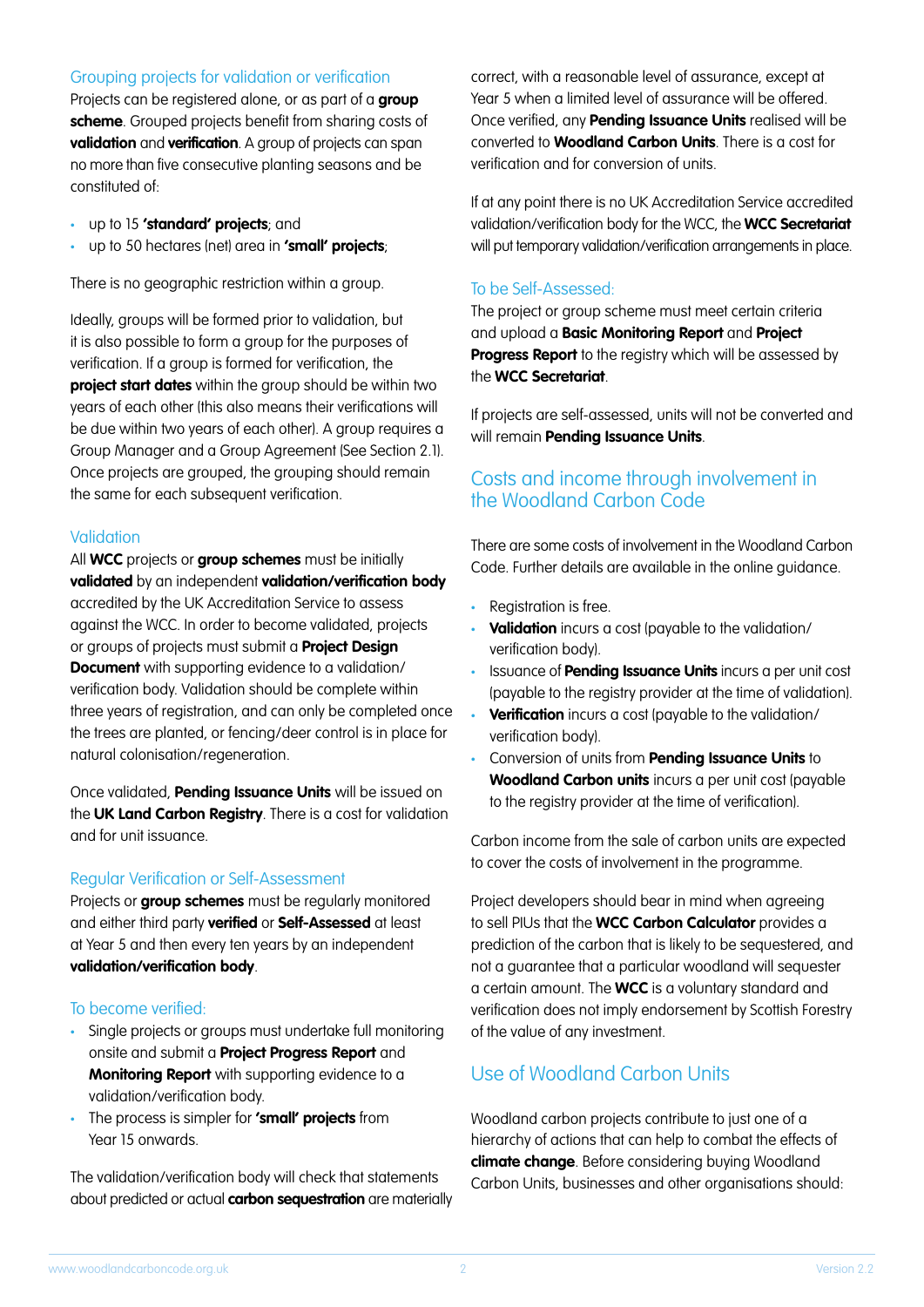- Understand and measure their carbon footprint (Scope 1, 2 and where possible Scope 3 emissions), in line with the UK Government's Environmental Reporting Guidelines;
- Set targets to reduce emissions in line with the UK's commitment to be Net Zero by 2050;
- Take action to reduce Scope 1, 2 and where possible Scope 3 emissions.

Once verified, carbon units created by Woodland Carbon Code projects are known as **Woodland Carbon Units**. Until that point they are referred to as **Pending Issuance Units**. One unit is one tonne of carbon dioxide equivalent  $(tCO<sub>2</sub>e)$  sequestered.

All large organisations are mandated to report their gross **greenhouse gas** emissions and encouraged to voluntarily reduce them and come to a Net figure. Small and medium sized companies are encouraged to report voluntarily. Verified **Woodland Carbon Units**  are one type of 'credit' that can be used to come to a net emissions figure under UK government guidance: [Environmental Reporting Guidelines](https://www.gov.uk/government/publications/environmental-reporting-guidelines-including-mandatory-greenhouse-gas-emissions-reporting-guidance): Including mandatory greenhouse gas emissions reporting guidance. [PAS2060](https://www.bsigroup.com/en-GB/PAS-2060-Carbon-Neutrality/): 2014 Specification for the Demonstration of Carbon Neutrality also clarifies how verified **Woodland Carbon Units** can be used in claims of carbon neutrality of an organisation's activities, products, services, buildings, projects or events.

The Woodland Carbon Code is also endorsed by ICROA [\(International Carbon Reduction and Offset Alliance](https://www.icroa.org/)).

Woodland Carbon Units can currently only be used to compensate for UK-based emissions.

**Carbon sequestration** resulting from projects validated/ verified to the Code will, in common with other woodland creation, contribute directly to the UK's/Scotland's national **greenhouse gas** emissions reduction targets (as set out in the UK Climate Change Act, 2008, and the Climate Change (Scotland) Act, 2009). Sequestration from projects will also contribute to the UK's international commitments (the UK's Nationally Determined Contribution under the **Paris Agreement**). Corresponding Adjustments, described in Article 6 of the **Paris Agreement**, are not currently made for **Woodland Carbon Units**. In the Clean Growth Plan (2018) the UK government commits to create a stronger and more attractive domestic carbon offset market, but **Woodland Carbon Units** cannot yet be used in regulatory carbon reduction mechanisms (e.g. the UK Emissions Trading System) or in **CORSIA**.

# Governance

Scottish Forestry provide the **WCC Secretariat** function on behalf of the devolved forestry authorities (The Forestry Commission in England, the Welsh Government and the Northern Ireland Forest Service).

The **WCC** Executive Board (with representatives from the Forestry Commission, Scottish Forestry, Welsh Government and the Northern Ireland Forest Service) manage the WCC programme. They are advised by the WCC Advisory Board whose members include forestry and carbon market experts. The WCC Secretariat communicates regularly with wider carbon market stakeholders on matters relating to woodlands and carbon. A WCC Disputes Panel meet as necessary to deal with any disputes relating to interpretation of the standard.

# Woodland Carbon Code logo

Landowners, **project developers** or carbon buyers of validated/ verified projects may use the Woodland Carbon Code logo and should do so in accordance with the [Rules of Use.](https://www.woodlandcarboncode.org.uk/about/woodland-carbon-code-logo-rules-of-use)

# Future changes to the Code

This is Version 2.2 of the Woodland Carbon Code released in April 2022. Additional guidance and interpretation is available at www.woodlandcarboncode.org.uk. The Code is reviewed annually, to ensure the standards it contains are clear and reflect best practice.

Updates to the Code and the supporting guidance are available at www.woodlandcarboncode.org.uk. Please refer to this website for the most up to date version.

Projects should adhere to the most current version of the Code. Validated/verified projects must comply with changes within one year of their introduction.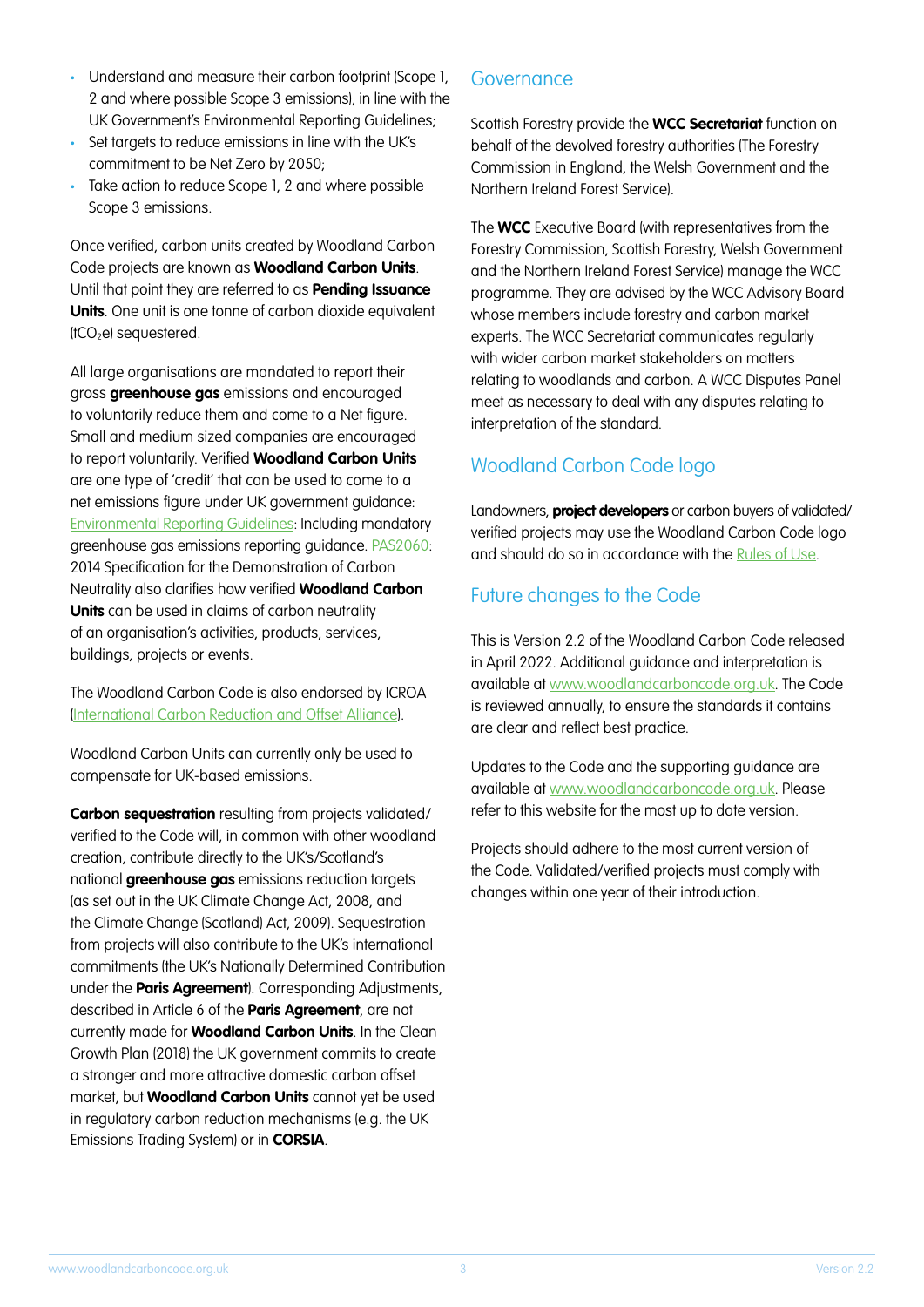# The structure of the Code

The Code sets out principles and requirements for best practice in woodland carbon sequestration projects. Requirements for each key aspect of project design and management are addressed in turn, along with the means of validation/verification and further guidance. Words in bold are explained in the glossary.

# Principle

The principle summarises the concept of each section.

# Section X.X **Aspect 1**

## **Requirement**

These are the compulsory elements of the Code and are generally stated as 'shall'. Validation/Verification bodies will check and verify that each requirement is being met.

# Means of Validation/Verification

- These are examples of the type of evidence that the validation/verification body will consider in order to check that the requirements are being met. The list is not exclusive or exhaustive; validation/verification bodies will not always need to use all the verifiers suggested, and may seek verification in other ways. The validation/verification body will take into account the size of the project when assessing what evidence is required.
- **x** Not required. Some sections are not re-checked at verification and do not require further evidence at this stage.

#### **Guidance**

These notes help the project developer to understand how the requirements should be applied in practice. For each section, additional guidance is available online via the following link: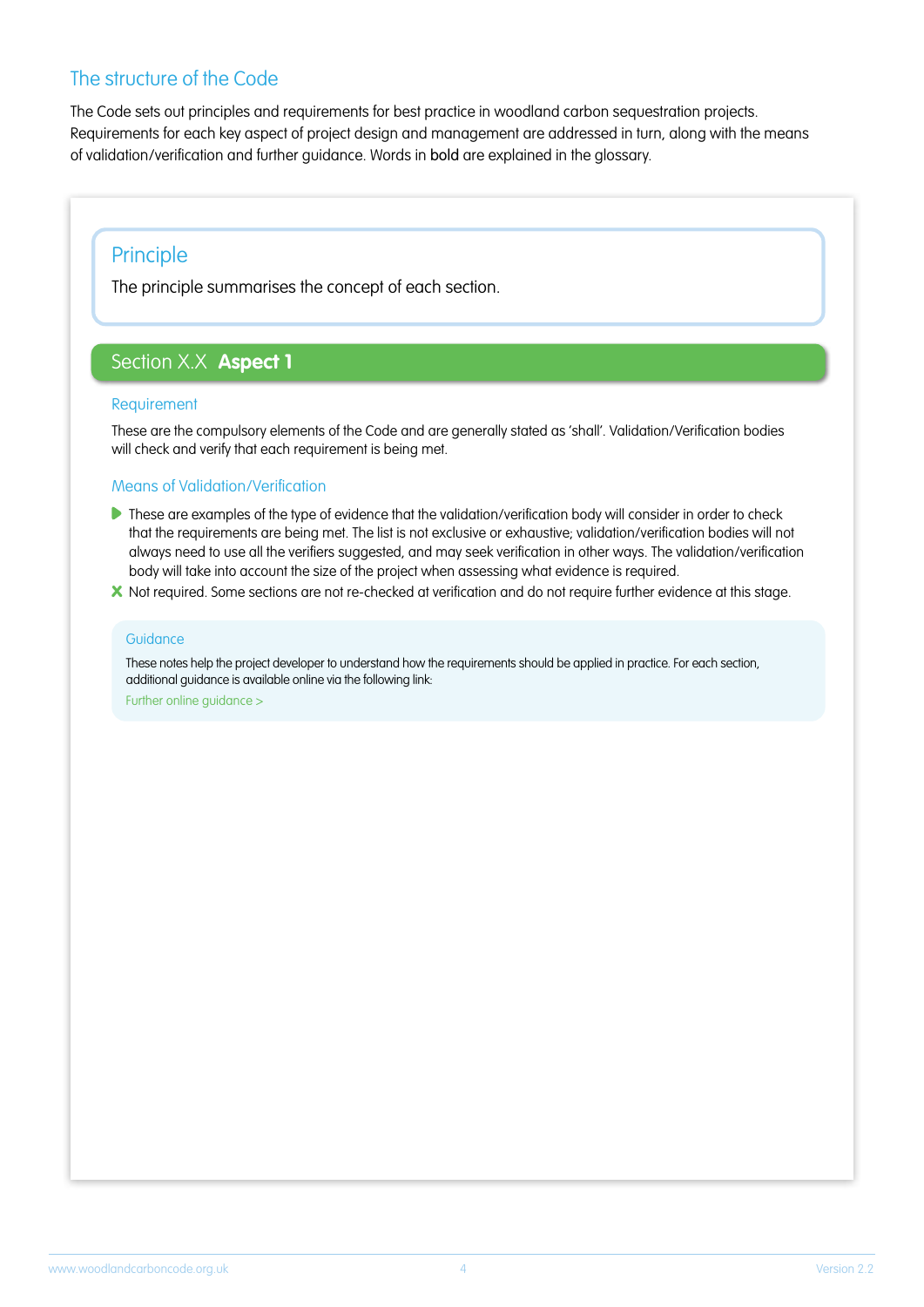# **1 Eligibility**

# Principle

Projects should be eligible in terms of the timing and type of activity, the site type, compliance with legislation and conformance with relevant guidance. The project should also be additional.

# 1.1 Key project dates

# **Requirement**

All projects (whether single or part of a group) shall be registered before work begins onsite (the **project implementation date**).

Single projects shall be **validated** within three years of registration. For groups, projects can be added to a group (subject to group rules) up to the point of validation. Group validation shall be carried out within three years of the date of the first registration within the group. For single projects or groups, a validation extension may be given in extenuating circumstances.

Validation Statements shall only be issued once planting is completed (the **project start date**).

Projects shall have a clearly defined duration and shall not exceed a hundred years. Projects involving clearfelling shall have a minimum project duration equal to the shortest clearfell rotation in the project.

# Means of Validation

- **Project Design Document.**
- Grant scheme contract.

# Means of Verification

**x** Not required unless changes are made to the project duration.

# **Guidance**

The **project implementation date** is the date when work begins onsite. The **project start date** is the last date of planting or for natural regeneration, when measures are in place for deer or other pest control. It is the date from which carbon sequestration is accounted for (For projects validated using Version 1.2 of the WCC or earlier, the start date was defined as the start of planting).

The **project duration** begins from the **project start date** and is the time over which carbon sequestration claims are to be made. The **project end date** can be up to 100 years from the start date. The project duration should not be confused with **permanence**. All projects shall involve a permanent land-use change to woodland cover (See Section 2.3).

The **group start date** is the last date of planting (or latest **project start date**) within the group.

The **project registration date** is the date on which a project moves from 'Draft' to 'Under Development' status on the UK Land Carbon Registry.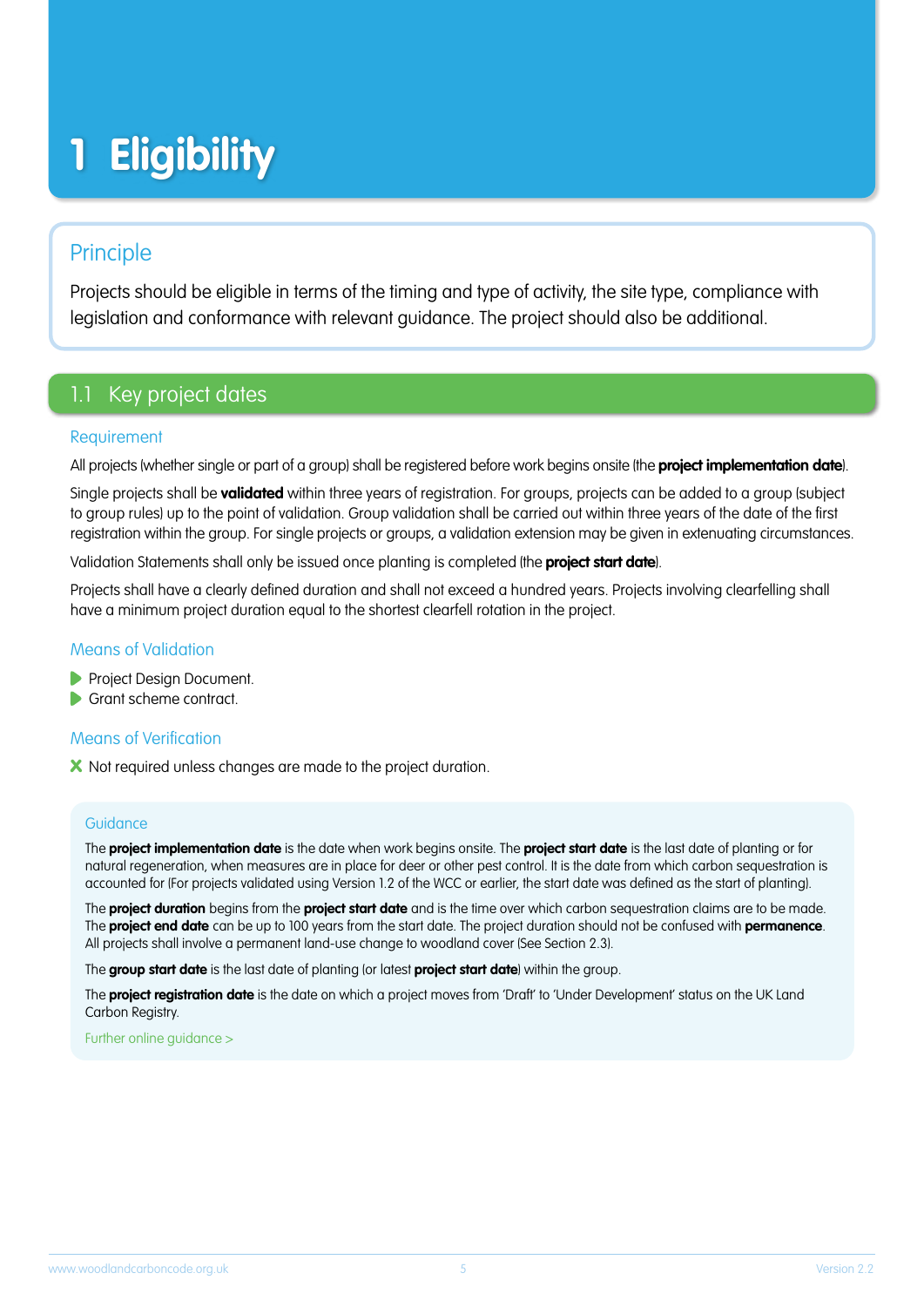# 1.2 Eligible activities

#### **Requirement**

Eligible activities shall be those relating to **woodland creation** on soils which are not organic.

Adopting the precautionary principle, where it is possible that there are:

- organomineral soils, where the project includes a mosaic of habitat types, or
- important habitats (potentially areas have been previously identified as 'species-rich' in an agri-environment scheme),

then peat depth, soil type and vegetation (NVC) surveys shall be provided at validation.

# Means of Validation

For conversion of open ground to woodland:

- Statement on land use in Project Design Document.
- **Land use records.**
- Reference to historical maps, images or other sources such as the Forestry Commission, Scottish Forestry, Welsh Government, or Northern Ireland Forest Service planting and felling databases.
- Signed attestation from independent expert.

For soil type:

- Statement on soil type in Project Design Document.
- Results of field survey for soil type and where necessary, surveys for peat depth and vegetation (see Section 3.1).
- Soil maps.

## Means of Verification

**x** Not required.

#### **Guidance**

**Woodland creation** is the direct, human-induced conversion to woodland of land that has not been under tree cover for at least 25 years. The woodland can be established by planting, direct seeding or natural colonisation/regeneration.

**Organic soil** consists of more than 50 cm deep organic (or peat) surface horizon overlaying the mineral layer or rock. A list of organic soils is available.

We encourage the use of plants from [Plant Healthy](https://planthealthy.org.uk/certification)-certified nurseries where possible. Plant Healthy is a certification scheme designed to ensure that people who grow and handle plants have suitable biosecurity standards in place.

See Section 3.1 for details of field survey for soil type.

[Further online guidance >](https://www.woodlandcarboncode.org.uk/standard-and-guidance/1-eligibility/1-2-eligible-activities)

# 1.3 Eligible land

## **Requirement**

Legal ownership, or tenure of the project area, shall be demonstrated. Where land is tenanted, both the landowner and tenant shall commit to the WCC for the project duration and beyond (See Section 2.1).

## Means of Validation

- Declaration in Project Design Document detailing nature of ownership and landowner/tenant contact details and if leased, tenure documentation and landlords consent.
- Solicitor's letter.
- $\triangleright$  Title deeds.
- **Land registry records.**
- Certified copy of lease (if tenanted).

#### Means of Verification

Confirmation of landowner/tenant contact details, with evidence as per validation if landowner has changed.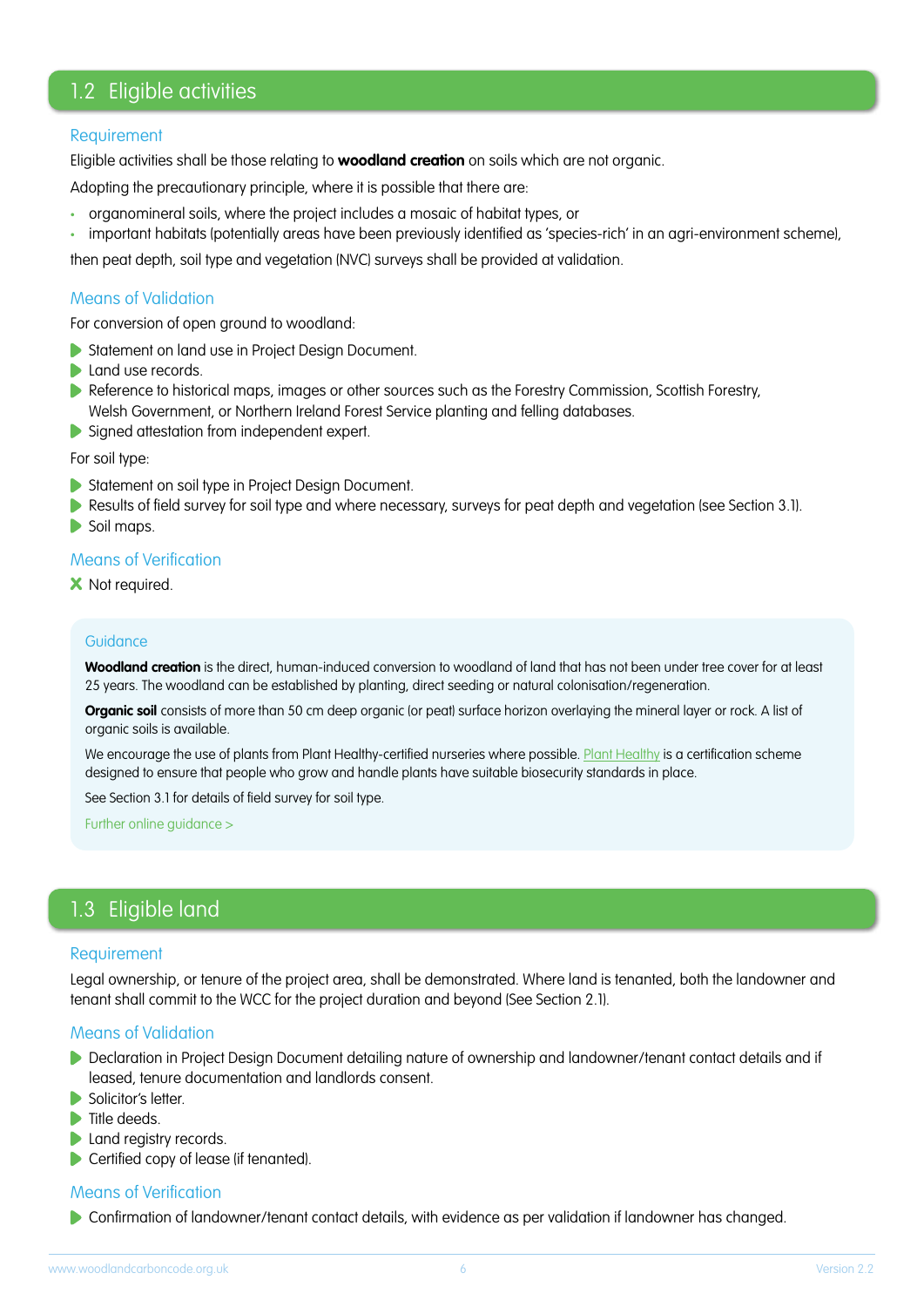#### **Guidance**

Land can be freehold or leasehold. If leased, landowner's consent should be presented. See Section 2.3 relating to risks and permanence. [Further online guidance >](https://www.woodlandcarboncode.org.uk/standard-and-guidance/1-eligibility/1-3-eligible-land)

# 1.4 Compliance with the law

# **Requirement**

Projects shall comply with the law.

# Means of Validation

- Statements in Project Design Document that the project complies with all relevant laws.
- Project Design Document outlines a system or procedures for being aware of and implementing requirements of new leaislation.
- Signed commitment from the landowner to comply with the law (See Section 2.1).
- No evidence of non-compliance.

# Means of Verification

- Statements in the Project Progress Report that the project continues to comply with all relevant laws.
- **Other evidence as per validation.**

#### **Guidance**

Validation/verification is not a legal compliance audit. The validation/verification body will check there is no evidence of noncompliance with relevant legal requirements, and that no issues of non-compliance are raised by regulatory authorities or other interested parties. The main legislation relevant to Sustainable Forest Management is set out in the [UK Forestry Standard.](https://www.gov.uk/government/publications/the-uk-forestry-standard) See also Section 2.1.

[Further online guidance >](https://www.woodlandcarboncode.org.uk/standard-and-guidance/1-eligibility/1-4-compliance-with-the-law)

# 1.5 Conformance to the UK Forestry Standard

## **Requirement**

Projects shall conform to the UK Forestry Standard including the elements of sustainable forest management (Climate Change, Soil, Water, Biodiversity, Landscape, Historic Environment and People).

## Means of Validation

- Statement in Project Design Document that the project conforms to the UK Forestry Standard.
- Signed commitment from the landowner to conform to the [UK Forestry Standard](https://www.gov.uk/government/publications/the-uk-forestry-standard) (See Section 2.1).
- No evidence of non-conformance.

## Means of Verification

- Statement in Project Progress Report that the project conforms to the UK Forestry Standard.
- **Other evidence as per validation.**

#### **Guidance**

The validation/verification body will check there is no evidence of non-conformance with the UK Forestry Standard. See also Section 2.1.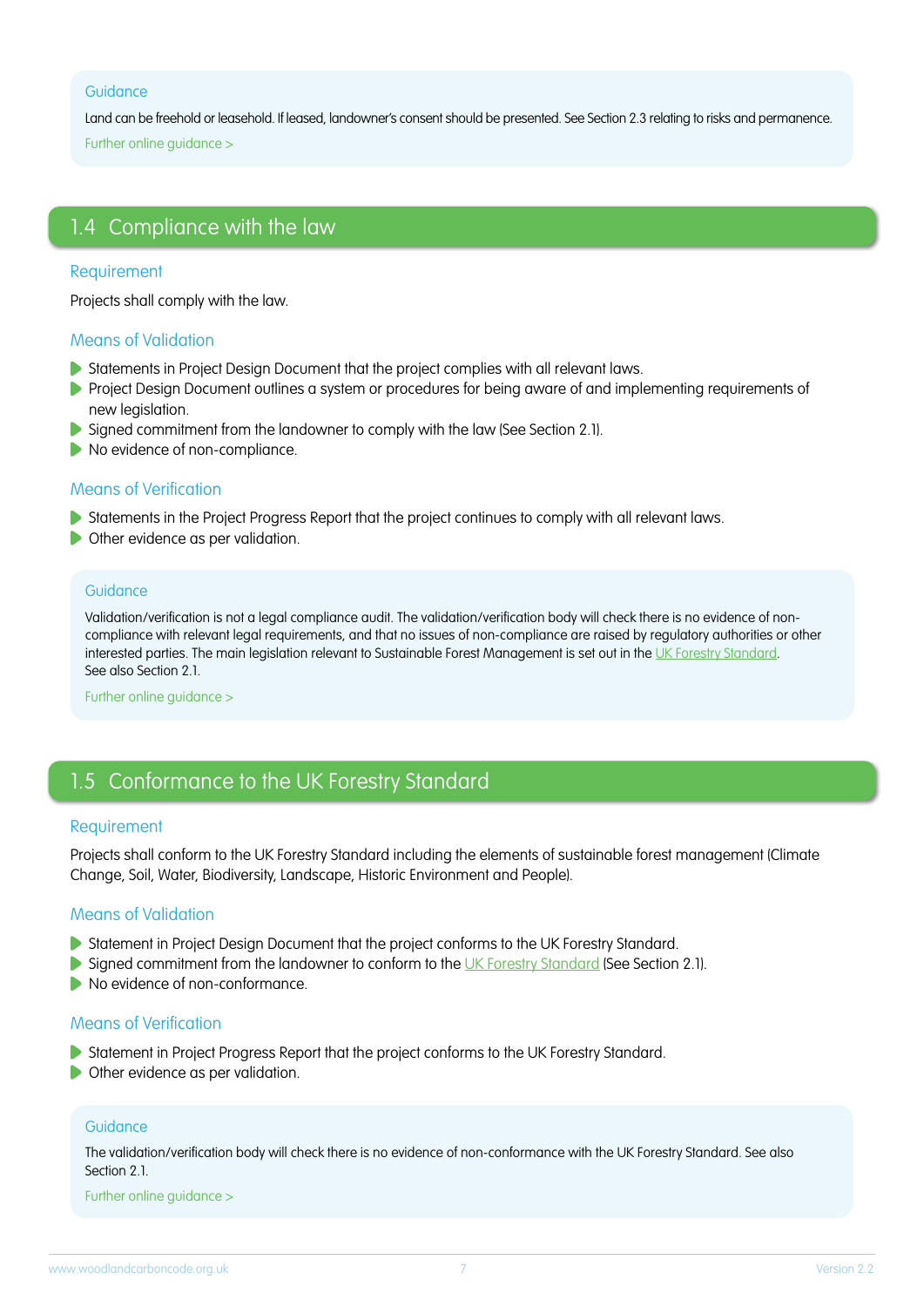# 1.6 Additionality

# Requirement

#### **The Legal and Investment tests shall be passed to demonstrate additionality.**

**Legal test:** There is no legal requirement specifying that woodlands should be created. **Compensatory planting** is not eligible.

**Investment test:** Projects shall demonstrate that without carbon finance the **woodland creation** project is either not the most economically or financially attractive use for that area of land or is not economically or financially viable on that land at all.

Project developers shall use the template **WCC Cashflow Spreadsheet** to demonstrate how the Investment Test is met.

The relative proportions of each source of income shall be declared in the Project Design Document.

# Means of Validation

- Statements in Project Design Document.
- WCC Cashflow Spreadsheet.
- Further supporting evidence of work undertaken as required.

# Means of Verification

**x** Not required.

#### **Guidance**

WCC units provide wider benefits which are currently 'bundled' with the carbon unit at point of sale. In future, provided certain criteria are met, it may be possible to 'stack' (sell separately) units for different ecosystem services from a WCC project.

Projects with other sources of income including grant aid under a government-funded initiative, timber income or charitable donations, are eligible provided the Investment Test is passed.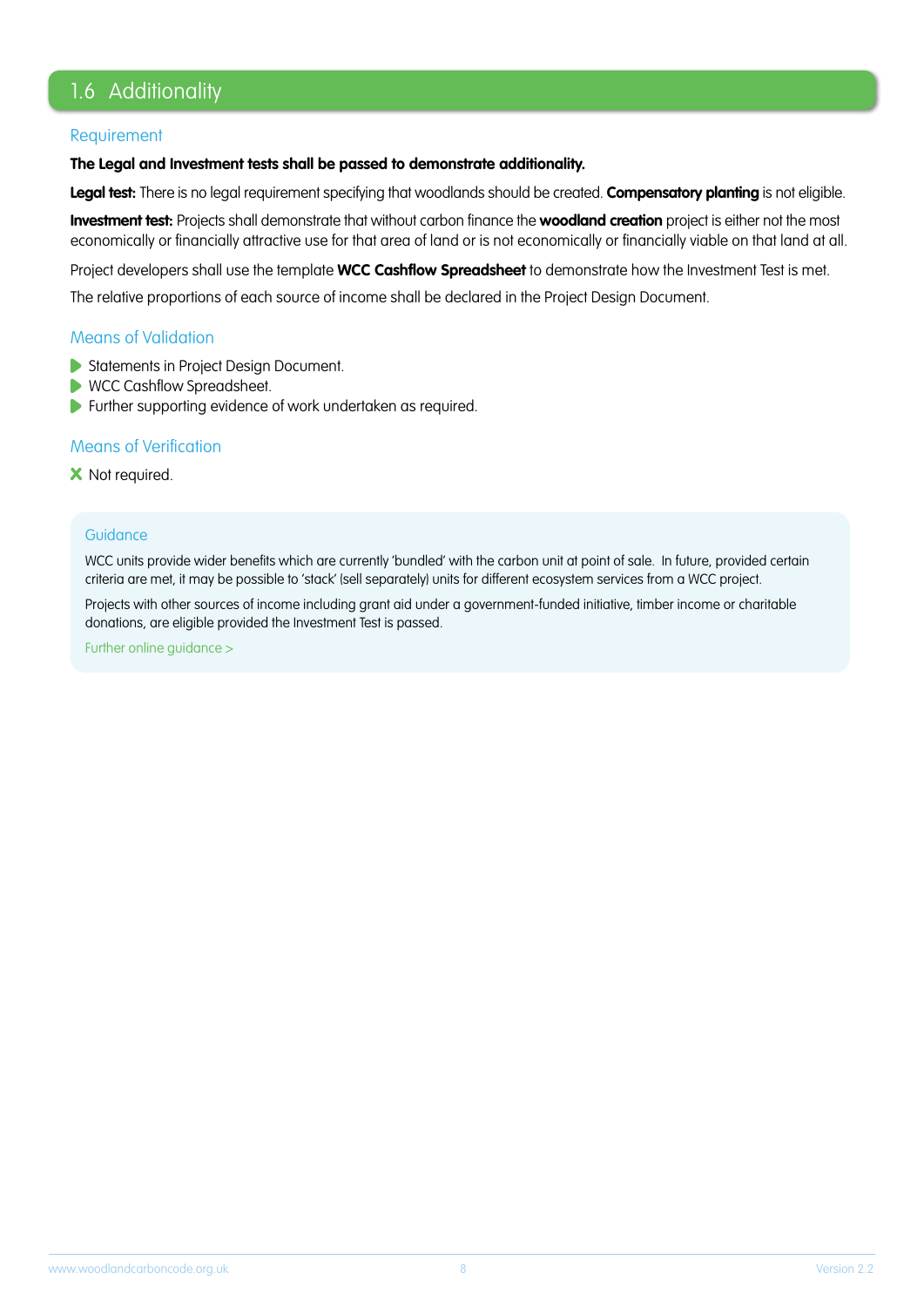# **2 Project governance**

# Principle

Projects should have an effective governance structure to ensure sustainable management, involving stakeholders where necessary, with transparent communication about the project and carbon.

# 2.1 Commitment of Landowners and Project Developers/Group Managers

# **Requirement**

The landowner (or where land is tenanted, both landowner and tenant) shall commit to:

- Conform to this standard.
- Permanent land-use change.
- Manage land as per current Management Plan for the establishment period and as per longer-term management intentions for the **project duration** and beyond (2.3).
- Comply with the law (1.4) and conform with the UK Forestry Standard (1.5).
- Restock where projects involve harvesting (2.3).
- Replant or undertake alternative planting should woodland area be lost to wind, fire, pests, disease or development (2.3).
- Inform future landowner(s), and where tenanted, future tenant(s), of the commitment to the Woodland Carbon Code and any carbon contracts (2.3).
- Monitor and maintain verification for the **project duration** as per **WCC** guidance (unless the third party **project developer**  agrees to take this on  $- 2.5$ ).
- If there is a loss of woodland carbon, notify the **WCC Secretariat** immediately and submit a Loss Report within six months of discovery (2.3).
- Ensure the project, any PIU listings, sales to carbon buyers, and **retirement** for use of verified **Woodland Carbon Units** is accurately represented and up to date in the **UK Land Carbon Registry** (either in their own account or via the project/ group manager's account) (2.6).
- Only sell carbon units which are validated and verified to a standard which is endorsed in the UK Environmental Reporting Guidelines (2.6).
- Make true and accurate **carbon statements** about the project which conform with guidance (2.7).
- Abide by the [WCC logo rules of use.](https://www.woodlandcarboncode.org.uk/about/woodland-carbon-code-logo-rules-of-use)

Where larger estates are managed by trustees, then either the landowner themselves, or the legal signatory shall sign the landowner commitment statement.

The **project developer** or group manager shall commit to:

- Conform to this standard.
- Comply with the law (1.4) and conform with the UK Forestry Standard (1.5).
- Monitor and maintain verification for the **project duration** as per **WCC** guidance (unless the landowner has agreed to take this on  $-2.5$ ).
- Ensure the project, any PIU listings, sales to carbon buyers, **retirement** for use of verified **Woodland Carbon Units** is accurately represented and up to date in the **UK Land Carbon Registry** (2.6).
- Only sell carbon units which are validated & verified to a standard which is endorsed in the UK Environmental Reporting Guidelines (2.6).
- Make true and accurate **carbon statements** about the project which comply with guidance (2.7).
- Make carbon buyers aware of the **WCC** guidance on carbon claims and ensure this is included in contracts with buyers (2.7).
- Abide by the [WCC logo rules of use](https://www.woodlandcarboncode.org.uk/about/woodland-carbon-code-logo-rules-of-use) and make carbon buyers and landowners aware of the [WCC logo rules of use](https://www.woodlandcarboncode.org.uk/about/woodland-carbon-code-logo-rules-of-use).

Groups shall have a nominated Group Manager and a formal management structure between members.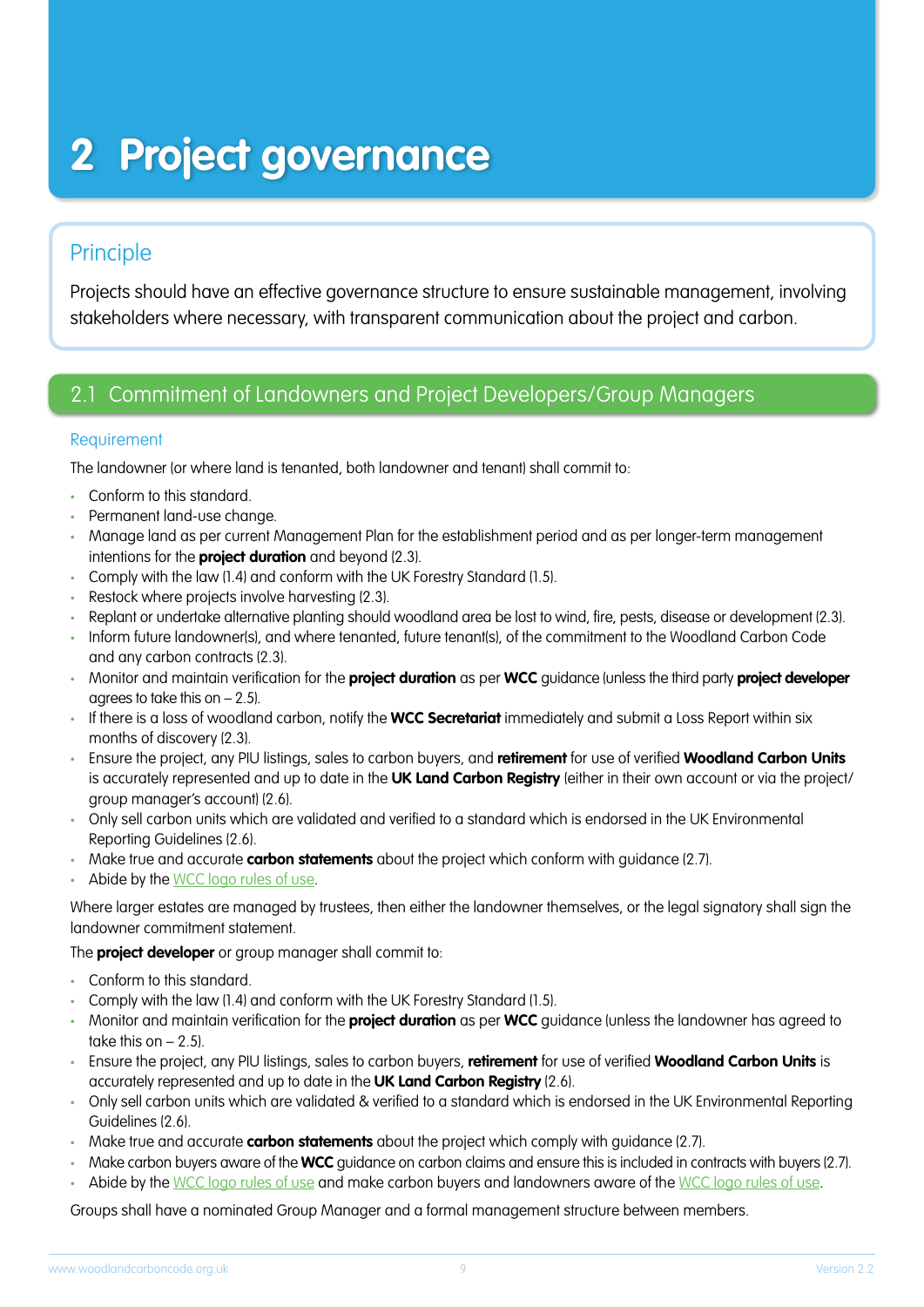Groups shall have a Group Agreement which sets out:

- The name of the group, its size and geographic scope and any other limitations on membership.
- The name and contact details of the Group Manager and the arrangements for replacing the Group Manager should this be necessary.
- The name and contact details of the constituent landowners (and land managers if there are any).
- Details of the projects covered by the agreement (unique IDs, project names, locations and areas).
- Each project's liability for the group's carbon rights and commitments (including consideration of whether the carbon is sold collectively or individually).
- The group's management structure and any other group rules.
- If not specified separately, the commitments of each landowner and the group manager as outlined above.
- Signatures of the Group Manager, all the landowners, and land managers if there are any.
- The roles and responsibilities of the Group Manager and the group members as set out in online guidance:

# Means of Validation

- Signed commitment from the landowner (and tenant where applicable), or contracts between the landowner/tenant and project developer to confirm the landowner's/tenant's and project developer's commitment to the standard as detailed above and in the online guidance.
- Group Agreement.

# Means of Verification

- Commitment from new landowner/tenant if the landowner/tenant has changed.
- Updated group agreement if any group members (including the manager) have changed.

# Guidance

This section brings together the commitments of the landowner and project developer/group manager from the relevant sections of the standard. See also Sections 1.4, 1.5, 2.3, 2.5, 2.6 and 2.7.

[Further online guidance >](https://www.woodlandcarboncode.org.uk/standard-and-guidance/2-project-governance/2-1-commitment-of-landowners-and-project-developers-group-managers)

# 2.2 Management plan

# **Requirement**

There shall be management planning documentation, initially for the establishment period, containing:

- An outline of the necessary inputs and resources including a full financial analysis.
- A summary of operational techniques.
- A chronological plan for initiation of key project activities.
- Consideration of species selection for future climate.
- A map of the areas being planted.

The management plan shall be updated on a regular basis. There shall be an outline of the longer-term management intentions, for the **project duration** and beyond.

The land manager shall have the management capacity necessary to carry out the planned project activities for the duration of the project.

# Means of Validation

- Management planning documentation deals with all issues above.
- **Project Design Document which clearly defines how roles in the project will be fulfilled.**
- **Project team lists which identify key technical skills.**
- Evidence from previous project experience.
- **Planting map which meets WCC mapping rules.**

# Means of Verification

- **D** Up-to-date management planning documentation.
- **D** Updated longer-term management intentions.
- ▶ Updated planting map (if boundaries/other spatial project details have changed).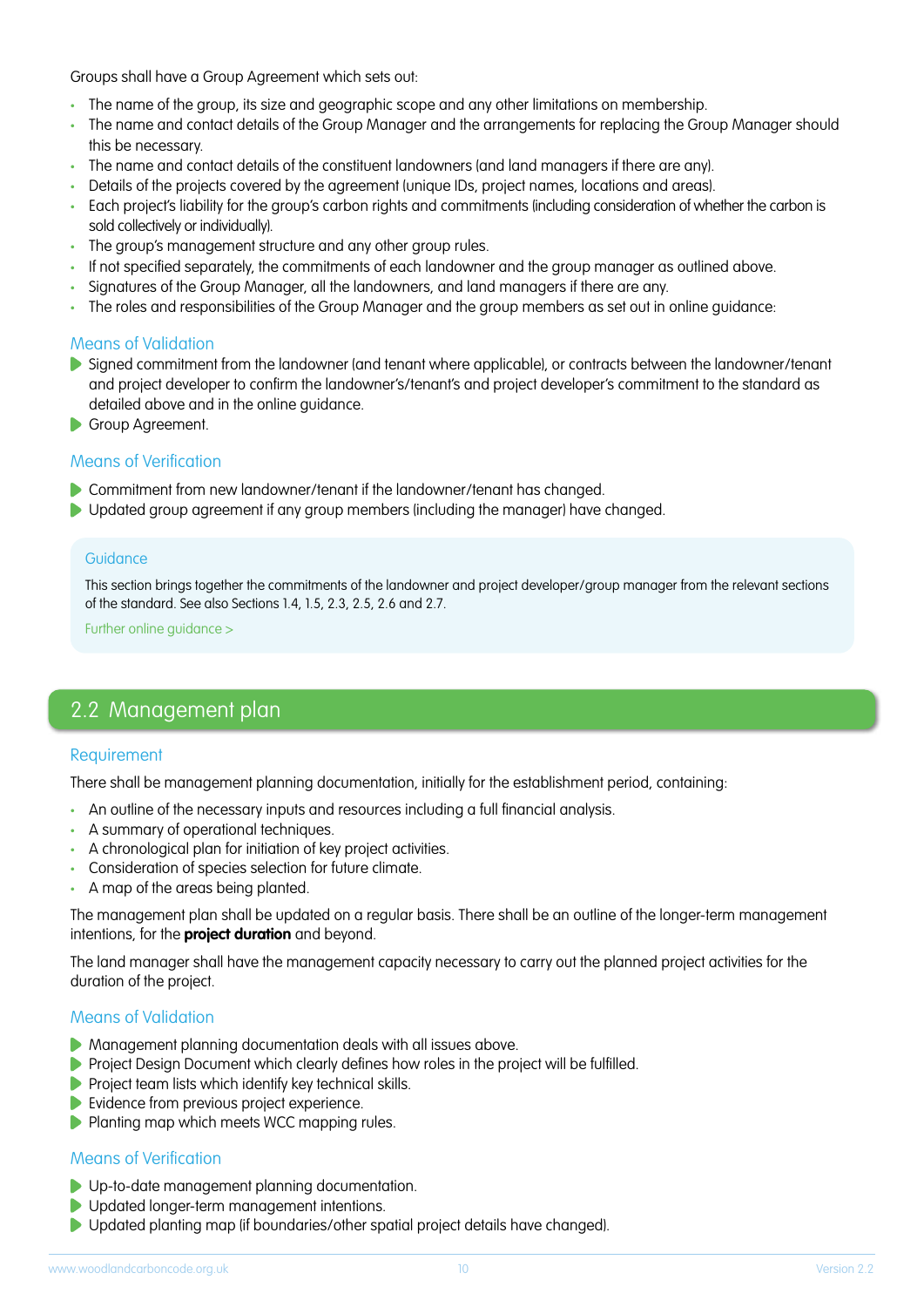#### **Guidance**

If the project is receiving a woodland grant (or has a felling licence), any existing woodland management plan may provide sufficient evidence of the management plan.

For further information on sustainable forest management see the [UK Forestry Standard](https://www.gov.uk/government/publications/the-uk-forestry-standard) (including the sustainable forest management elements of Climate Change, Soil, Water, Biodiversity, Landscape, Historic Environment and People)

[Further online guidance >](https://www.woodlandcarboncode.org.uk/standard-and-guidance/2-project-governance/2-2-management-plan)

# 2.3 Management of risks and permanence

# **Requirement**

The landowner shall demonstrate the commitment to **permanence** by:

- Identifying risk factors and developing appropriate mitigation strategies as set out in the project's risk assessment.
- Contributing to the Woodland Carbon Code **Buffer**.
- Ensuring re-stocking where projects involve harvesting.
- Replanting or undertaking alternative planting should woodland area be lost due to wind, fire, pests, diseases or development.
- Managing as per the longer-term management intentions for the **project duration** and beyond (See Section 2.2).
- Inform future landowners of the commitment to the WCC and any carbon contracts.

Should a project experience a loss of carbon, the landowner shall:

- Notify the **WCC Secretariat** immediately.
- Submit a Loss Report to the **WCC Secretariat** within six months of discovery of the loss.

## Means of Validation

- Further evidence to confirm assessment of risk.
- Subtraction of carbon **buffer** in Net Carbon Sequestration (Section 3.4).
- Evidence of contracts with or a signed commitment statement from the landowner requiring:
	- restocking where projects involve harvesting.
	- replanting or alternative planting should woodland area be lost due to wind, fire, pests, disease or development.
	- managing as per the longer-term management intentions for the project duration and beyond.
	- the landowner to inform future owners of the commitment to the Woodland Carbon Code.
	- the landowner to notify the **WCC Secretariat** of any loss immediately and submit a Loss Report within six months (See Section 2.1).

# Means of Verification

- Details of any new or increased risks in the Project Progress Report.
- Any loss reports are submitted as set out above, and the magnitude of any loss is quantified during the subsequent verification survey and in the Project Progress Report.

## Guidance

**Permanence** describes the issue of ensuring removal of carbon dioxide from the atmosphere is permanent, and not reversed at a future point in time. Woodland projects carry a risk of reversibility and as such safeguards must be in place to minimise that risk and to guarantee replacement or alternative woodland should a **reversal** occur.

Risk management should be built in at every stage of project design. The purpose of the WCC Buffer is to protect the integrity of verified Woodland Carbon Units in the event of a **reversal** and a net loss of sequestered carbon from a project. From Version 2.0 of the standard, all projects contribute 20% to the [WCC Buffer](https://www.woodlandcarboncode.org.uk/standard-and-guidance/2-project-governance/2-3-management-of-risks-and-permanence). In Version 1.3 of the WCC and earlier, projects contributed an amount based on the level of risk of their project.

A template Loss Report is available. Any Loss Reports submitted will be publicly available in the UK Land Carbon Registry. See Section 2.1 for a summary of landowner commitments.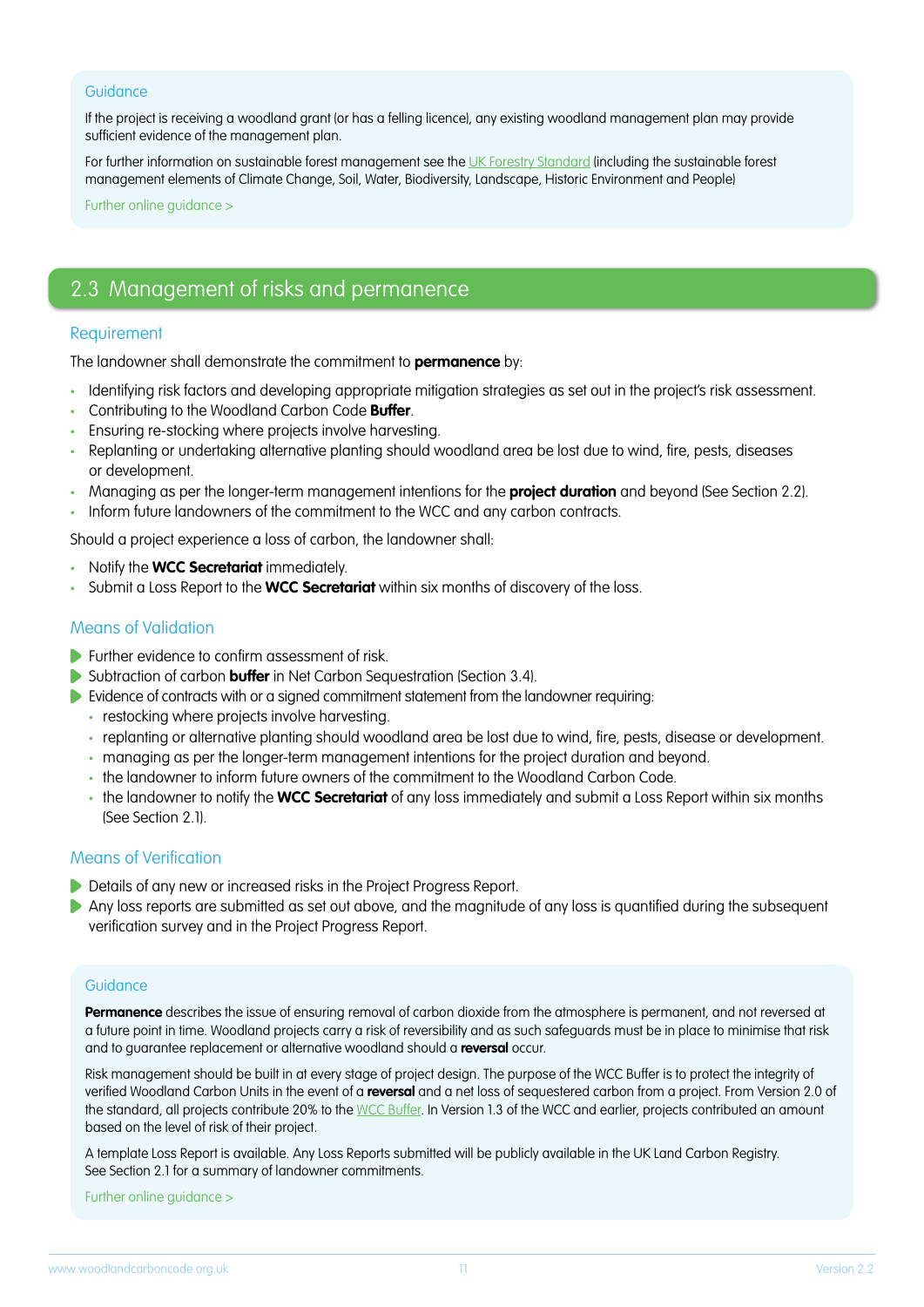# 2.4 Consultation

## **Requirement**

Projects shall provide an opportunity for, and take account of, inputs from stakeholders and feedback from local communities during both the project design phase and over the life-span of the project.

## Means of Validation

- **Consultation details in Environmental Impact Assessment** or Environmental Statement/EIA Report.
- Grant application which confirms the level and outcome of consultation.
- Other documentation which provides evidence of the approach taken to achieve meaningful stakeholder consultation, along with a summary of feedback and the actions taken.

# Means of Verification

Documentation confirming the approach to and outcome of ongoing consultation.

# Guidance

[A toolbox for public engagement in forest and woodland planning](https://www.forestresearch.gov.uk/tools-and-resources/fthr/public-engagement-in-forestry-toolbox-and-guidance/) assists forest and woodland managers when planning for public involvement, and when considering which tools they could use to include people in forest or woodland planning.

In Scotland, the [Scottish Land Commission Protocol on Community Engagement in Decisions Relating to Land](https://www.landcommission.gov.scot/our-work/good-practice/community-engagement) provides further guidance.

Where an EIA was required, or a woodland creation grant was given, these processes should usually provide the appropriate documentary evidence for stakeholder consultation and engagement.

[Further online guidance >](https://www.woodlandcarboncode.org.uk/standard-and-guidance/2-project-governance/2-4-consultation)

# 2.5 Monitoring

## **Requirement**

Projects should be reviewed at year 5 and then at least every 10 years after the **project start date** (for single projects) or the **group start date** (for groups).

#### Year 5

At year 5, the 'Year 5 Monitoring Protocol' shall be followed for all projects, whether 'standard' or 'small' projects. Monitoring shall start 12 months prior to the end of the vintage/verification due date. Single projects or groups shall submit a **Project Progress Report** alongside the relevant **Monitoring Report**.

#### After year 5

After year 5, there are three options for monitoring and either verification or self-assessment. At the end of each vintage, projects shall complete one of the following:

• undertake full monitoring and third party verification (any project).

This leads to the conversion of Pending Issuance Units to Woodland Carbon Units. Single projects or groups shall submit a **Project Progress Report** alongside the relevant **Monitoring Report** for third party Verification. Upon **verification**, the single project or group will be marked **Verified** and Pending Issuance Units realised will be converted to verified Woodland Carbon Units.

• undertake basic monitoring and third party verification (small projects only).

This leads to the conversion of Pending Issuance Units to verified Woodland Carbon Units. Single projects or groups shall submit a **Project Progress Report** alongside the relevant **Basic Monitoring Report** for third party Verification. Upon **verification**, their single project or group will be marked **Verified** and Pending Issuance Units will be converted to verified Woodland Carbon Units. All Pending Issuance Units will be converted provided the extent and health of the project is demonstrated.

• undertake basic monitoring without third party verification (standard or small projects).

In this case units will not be converted – they will remain as 'Pending Issuance Units'. Single projects or groups shall submit their project as **Self-Assessed** with the relevant **Project Progress Report** alongside the relevant **Basic Monitoring**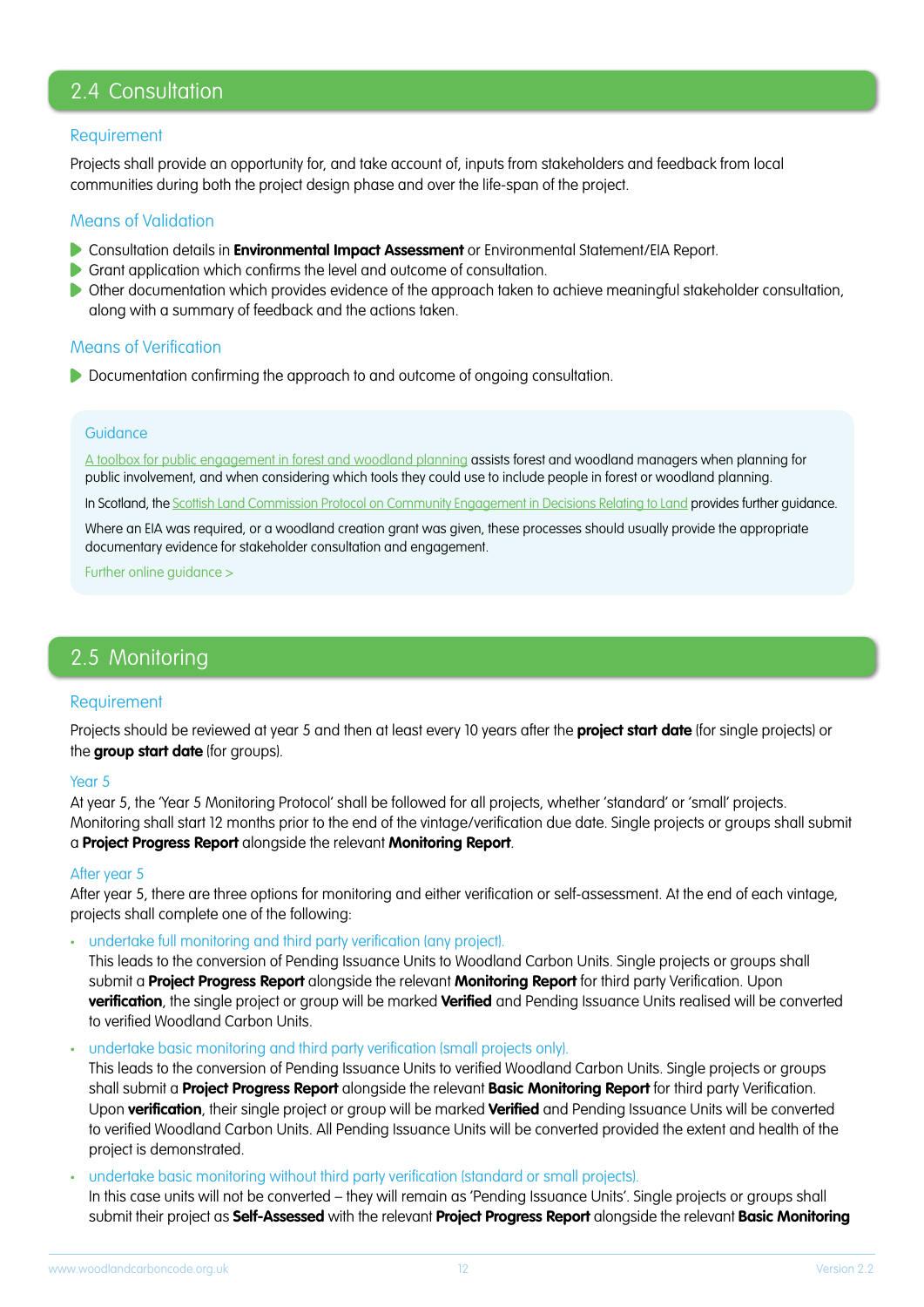**Report** to the **WCC Secretariat**. Once checked, the project will be marked **Self Assessed** and no units will be converted.

Basic monitoring/Self-Assessment shall only be undertaken in a limited number of circumstances, set out in guidance. If there are extenuating circumstances for a delay, the project shall seek the approval of the **WCC Secretariat**. If approval is granted, a Verification Extension Approval shall be uploaded to the **UK Land Carbon Registry**. Corrective actions shall be undertaken if establishment and/or tree growth and carbon sequestration rates do not meet

predicted and validated amounts.

# Means of Validation

- **Monitoring plans set out in the Project Design Document.**
- Signed commitment from the landowner or project developer to monitor and maintain verification for the project duration (See Section 2.1).

# Means of Verification

- **Project Progress Report shows continuing compliance with the Woodland Carbon Code.**
- Monitoring Reports show progress of carbon sequestration.
- Other evidence as specified in the relevant monitoring protocol.
- Other evidence to show that corrective actions have been undertaken.

# Means of Self-Assessment

- Project Progress Report shows continuing compliance with the Woodland Carbon Code.
- Basic Monitoring Report containing photo evidence (aerial and from the site) confirms the extent and health of the woodland.

# **Guidance**

Monitoring is required to demonstrate successful woodland establishment and assess actual tree growth and carbon sequestration rates. For projects validated under Version 1.2 of the Code or earlier, timings for the first verification may vary. Verification is due by the date indicated on the validation/verification Statement.

[Further online guidance >](https://www.woodlandcarboncode.org.uk/standard-and-guidance/2-project-governance/2-5-monitoring)

# 2.6 Registry and avoidance of double counting

# **Requirement**

Projects and carbon units shall only appear on one carbon registry – The **UK Land Carbon Registry**.

For group validation/verification, the group and its constituent projects shall be entered on the registry as a 'master project' and 'subprojects' respectively.

All projects, project documentation, carbon units, **assignments** and **retirements** shall be visible in the 'public view' of the **UK Land Carbon Registry**.

Upon validation, **Pending Issuance Units** (PIUs) shall be listed for all carbon units in the project, except in circumstances specified in guidance.

Any **Pending Issuance Units** sold in advance of verification shall either be transferred to the relevant buyer's account or 'assigned' to that buyer.

At each verification, **Pending Issuance Units** for that **vintage** shall be cancelled and the verified number of **Woodland Carbon Units** (WCUs) issued.

Prior to using **Woodland Carbon Units** in any reports, they shall be **'retired'** from the **UK Land Carbon Registry**.

Projects shall not accept any tree donations or other sponsorship where this creates a double claim between the WCC and the donation regarding the carbon benefit.

**Project developers** shall comply with the [Registry Rules of Use](https://www.woodlandcarboncode.org.uk/standard-and-guidance/2-project-governance/2-6-registry-and-avoidance-of-double-counting) and shall only sell carbon units which are validated & verified to a standard which is endorsed in the UK Environmental Reporting Guidelines.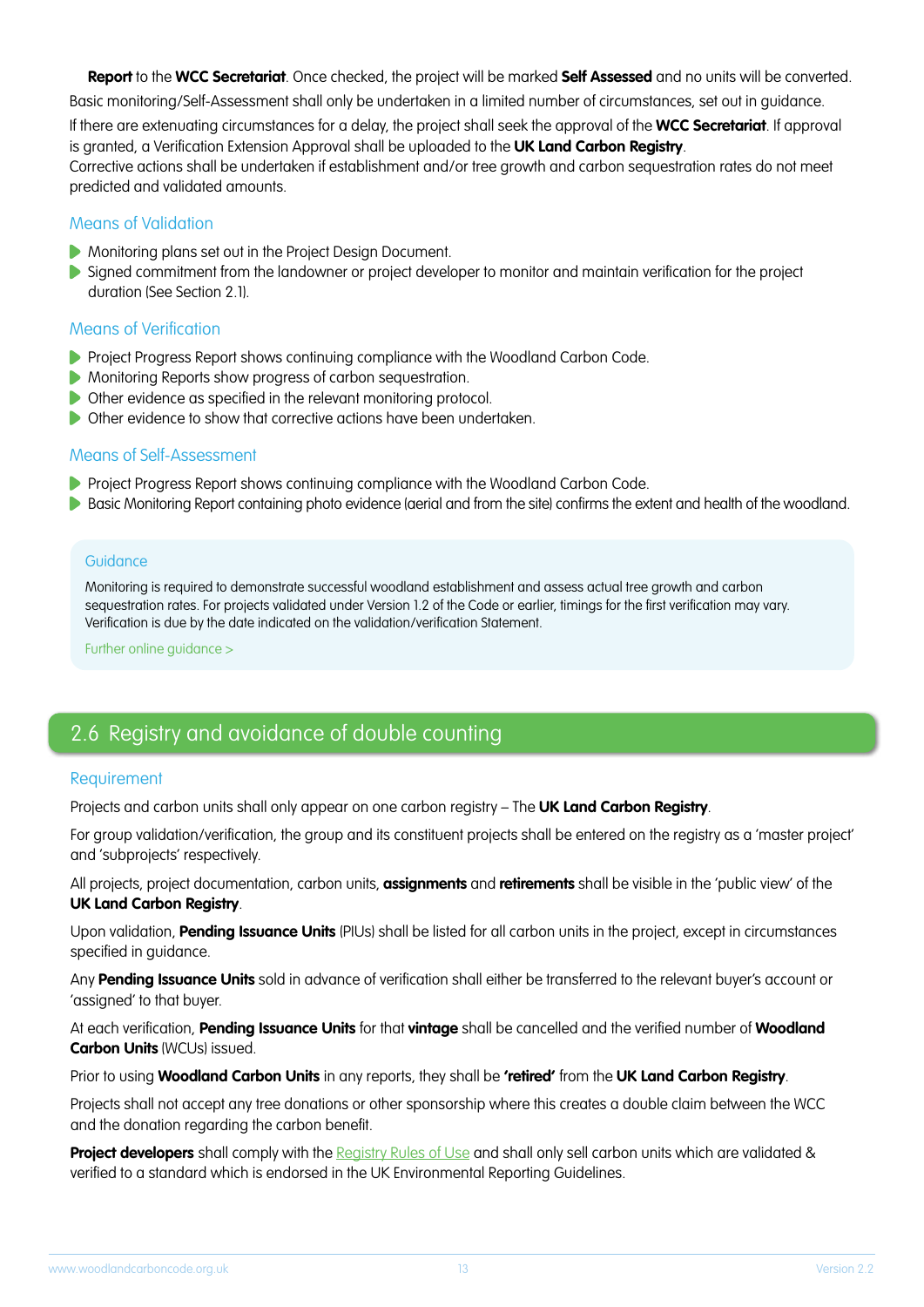# Means of Validation

- **The landowner, project developer or group manager has an account on the UK Land Carbon Registry.**
- The project is recorded on the UK Land Carbon Registry.
- Signed commitment that the project developer will ensure the project and carbon units are accurately represented on the registry, and that the project developer only sells carbon units which are validated & verified to a standard which is endorsed in the UK Environmental Reporting Guidelines (See Section 2.1).

# Means of Verification

- Confirmation in Project Progress Report that the project is not verified/approved by another carbon standard and has not accepted any tree sponsorship or donations for the carbon benefit.
- **Pending Issuance Units are listed, Woodland Carbon Units are issued and units appear in the public view in the** account of the current owner, or are assigned to the current owner, on the UK Land Carbon Registry.
- No evidence from the landowner or project developer's websites that they are selling carbon sequestration/emissions reduction which is not validated/verified to a standard which is endorsed in the UK Environmental Reporting Guidelines.
- Carbon units are shown as retired from the UK Land Carbon Registry upon use.

## **Guidance**

The [UK Land Carbon Registry](https://www.woodlandcarboncode.org.uk/uk-land-carbon-registry) gives details of Projects, Pending Issuance Unit listings, Woodland Carbon Unit issuances, transfers, assignments and retirement. This service is provided by S&P Global.

Prior to verification, units will be defined as 'Pending Issuance' and are effectively a promise to deliver verified units. These can be transferred or assigned to a buyer in advance of delivery. Verified Woodland Carbon Units can be retired for use in a company's environmental or greenhouse gas report or in claims of carbon neutrality. See Section 2.7 on carbon claims. See online guidance for registry rules of use and fees.

[Further online guidance >](https://www.woodlandcarboncode.org.uk/standard-and-guidance/2-project-governance/2-6-registry-and-avoidance-of-double-counting)

# 2.7 Carbon statements and reporting

## Requirement

Landowners and **project developers** shall make carbon buyers aware of the WCC guidance on carbon claims.

Any **carbon statement** by the landowner, the **project developer** or the carbon buyer shall be true and accurate and conform with recommended wording. Statements made prior to sequestration shall clearly state the timescale over which the carbon is to be sequestered.

Carbon removals shall only be reported, or used, after carbon is sequestered and verified (i.e. **Woodland Carbon Units**) in accordance with guidance. This is sometimes called ex-post reporting.

# Means of Validation

- Signed commitment from the landowner/project developer to make true and accurate statements about the project/ carbon which conform to WCC claims guidance (See Section 2.1).
- Any statements/reports on signage/websites/leaflets or other media comply with the WCC claims quidance.
- No evidence of non-compliance with the WCC claims quidance.

## Means of Verification

- Confirmation in the Project Progress Report that statements made by the landowner, project developer or corporate buyer comply with WCC claims guidance.
- Any project documentation or **carbon statements/reports** follow the WCC claims guidance.
- No evidence of non-compliance with WCC claims guidance.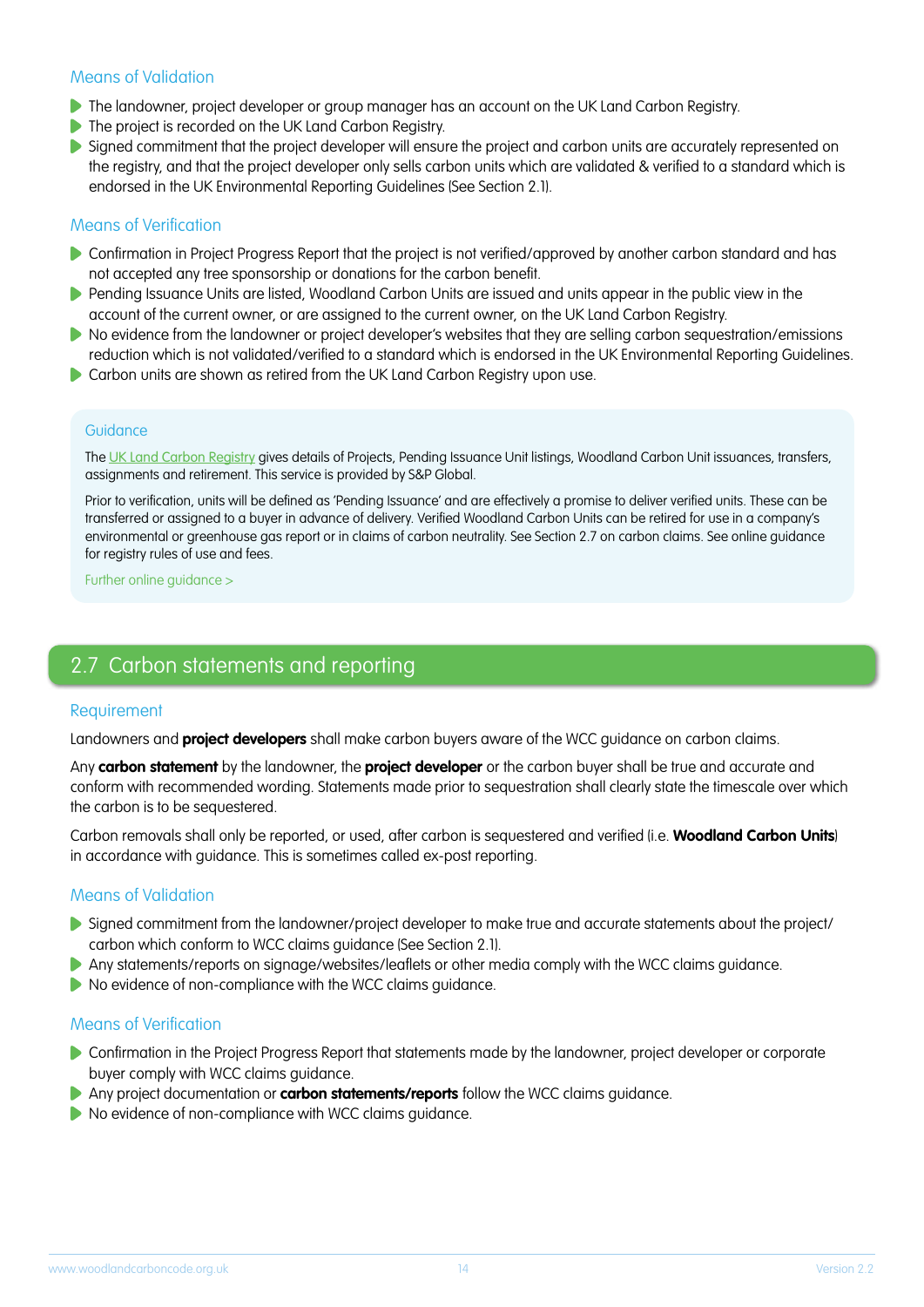#### **Guidance**

A **carbon statement** is simply a statement of what a project will sequester or has sequestered to date. It can be restated by more than one party with an interest in a project. Carbon units can only be **reported** (used) by the buyer/owner, after verification by the landowner.

Both the UK Government's Environmental Reporting Guidelines: Including [Mandatory Greenhouse Gas Emissions Reporting Guidance](https://www.gov.uk/government/publications/environmental-reporting-guidelines-including-mandatory-greenhouse-gas-emissions-reporting-guidance) and the British Standards Institute's PAS2060:2014 [Specification for the Demonstration of Carbon Neutrality](https://www.centreforassessment.co.uk/pas-2060-carbon-neutrality/) state how verified Woodland Carbon Units can be used. Anyone making carbon or other environmental claims should also refer to Defra's Green [Claims Guidance.](https://www.gov.uk/government/publications/green-claims-code-making-environmental-claims) See Section 2.6 on how carbon units are represented in the [UK Land Carbon Registry.](https://woodlandcarboncode.org.uk/uk-land-carbon-registry)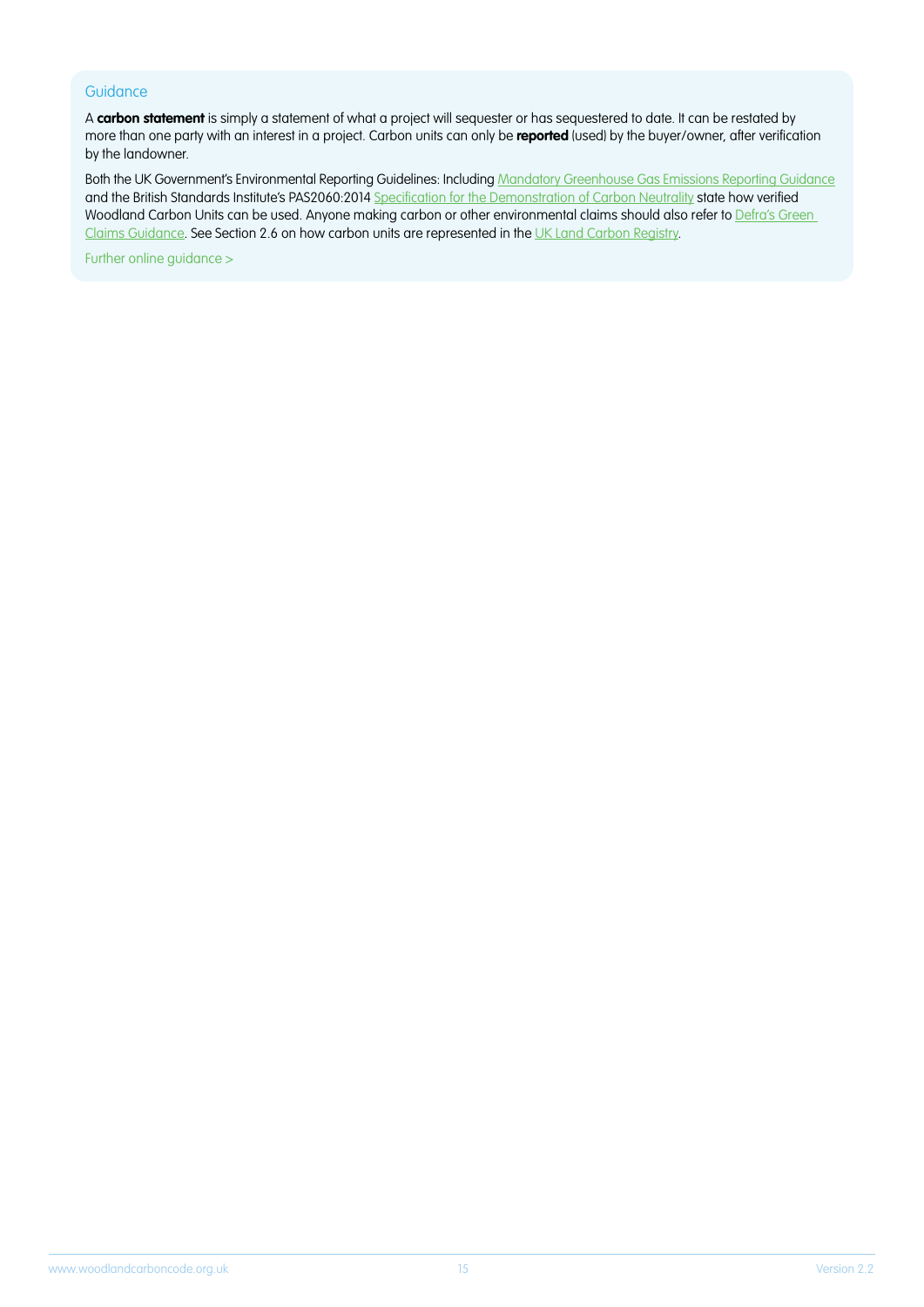# **3 Carbon sequestration**

# Principle

Projects should follow best practice in carbon accounting.

# 3.1 Carbon baseline

# **Requirement**

Projects shall describe the original condition of the project site including details of the vegetation cover, soil type and their carbon content.

**Project developers** shall estimate the **baseline**, or changes in the carbon stock at the site for the duration of the project in the absence of the project activities (i.e. business as usual).

Where the carbon **baseline** shows significant sequestration, it shall be accounted for in 'net carbon sequestration' (Section 3.4). Otherwise, the carbon **baseline** is assumed to be 'No change over time'.

# Means of Validation

For site description:

- Appropriate maps, photographs or remotely sensed images to indicate previous land cover.
- Results of field survey for vegetation or soil type.
- **Maps for soil type.**

For baseline calculations:

- Carbon baseline calculations in Project Design Document.
- **More detailed calculations of carbon baseline.**

# Means of Verification

## **x** Not required.

## **Guidance**

A carbon baseline is the reference sequestration over time from which the impact of the project can be measured. It is based on a continuation of the current land use in the absence of the project.

Changes to baseline are significant if they are ≥5% of the project carbon sequestration over the duration of the project.

#### **Carbon pools** included:

- Tree above and below ground biomass
- Litter and deadwood
- Non-tree above and below ground biomass
- Soil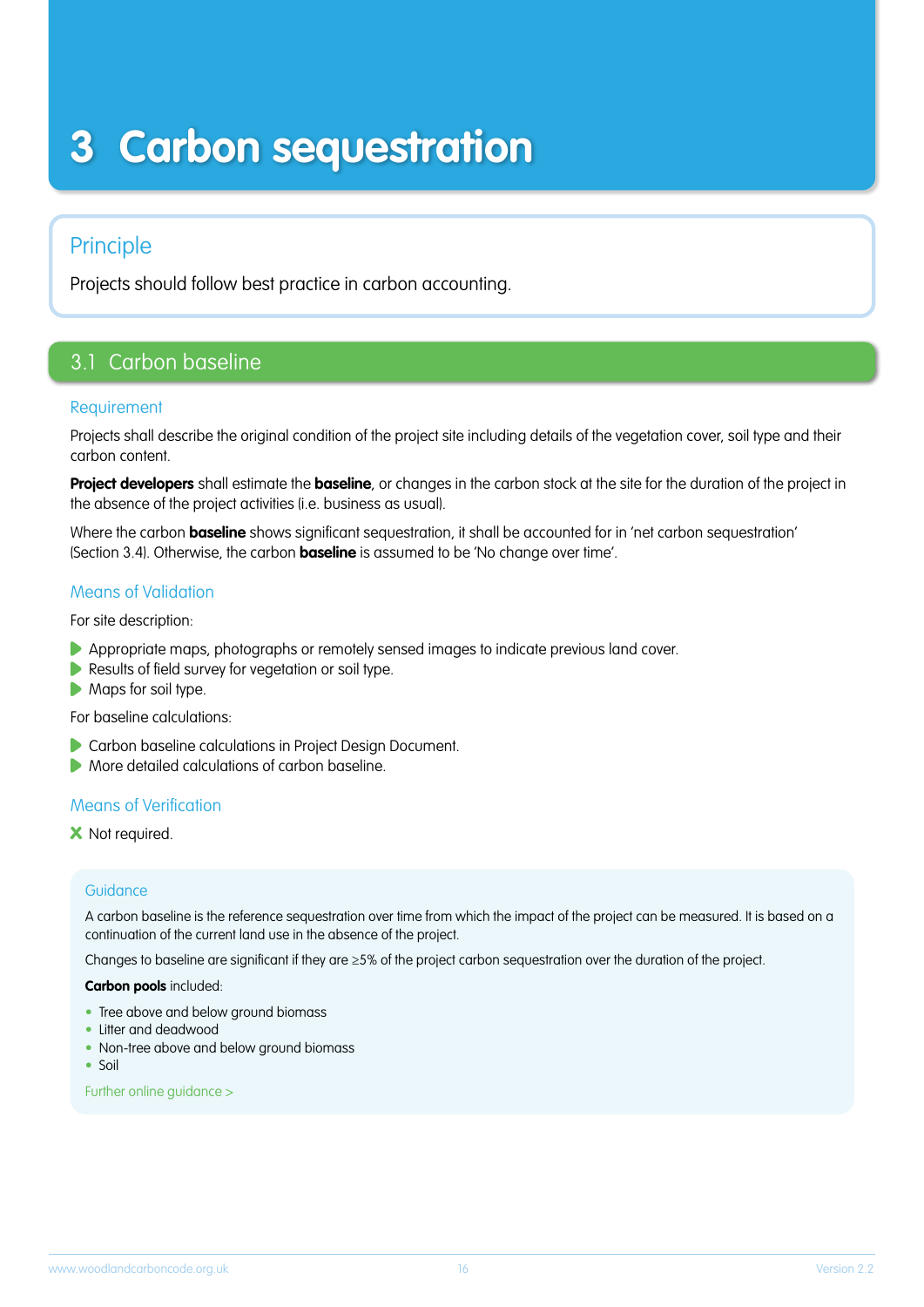# 3.2 Carbon leakage

# Requirement

The land manager shall confirm any intention to change or intensify the use of land elsewhere on the holding as a consequence of the **woodland creation**.

If **leakage** (landuse change/intensification outside the project boundary but within the UK) is proposed, then projects shall carry out an assessment to determine whether this will result in GHG emissions.

If significant GHG emissions occur they shall be quantified for the duration of the project and accounted for in 'net carbon sequestration' (See Section 3.4). Otherwise **leakage** is assumed to be 'No change over time'.

#### Means of Validation

- Statement in Project Design Document of intention by the land owner to replace the previous land use or activity elsewhere.
- **Leakage** assessment in Project Design Document.
- Mapping or field observation of current land uses and the likelihood of displacement of activities.
- Further calculations of **leakage**.

#### Means of Verification

Confirmation in the Project Progress Report of current assessment of level of **leakage** from the project.

#### **Guidance**

Leakage is GHG emissions outside the project boundary as a result of the project (e.g. displacement of agricultural activities might result in **deforestation** or intensification of use of non-wooded land elsewhere).

Leakage is significant if it results in GHG emissions of magnitude ≥5% of the project carbon sequestration over the duration of the project.

#### **Carbon pools** included:

- Tree above and below ground biomass
- Litter and deadwood
- Non-tree above and below ground biomass
- Soil
- GHG emissions to manage the land which has changed use

[Further online guidance >](https://www.woodlandcarboncode.org.uk/standard-and-guidance/3-carbon-sequestration/3-2-carbon-leakage)

# 3.3 Project carbon sequestration

#### Requirement

**Project developers** shall use the relevant template WCC Carbon Calculation Spreadsheet (Standard or **Small Project** tab) to predict the project carbon sequestration.

Emissions resulting from the preparation of a site prior to planting shall be calculated and subtracted from the project **carbon sequestration** at Year 1. This includes losses of carbon through removal of vegetation (trees or other biomass) and disturbance of the soil.

Carbon sequestration in woodland biomass shall be restricted to the **long-term average carbon stock** that is projected to accumulate on the site.

# Means of Validation

WCC Carbon Calculation Spreadsheet (Standard or **Small Project** worksheet).

#### Means of Verification

Updated WCC Carbon Calculation Spreadsheet (Standard or **Small Project** worksheet), if required.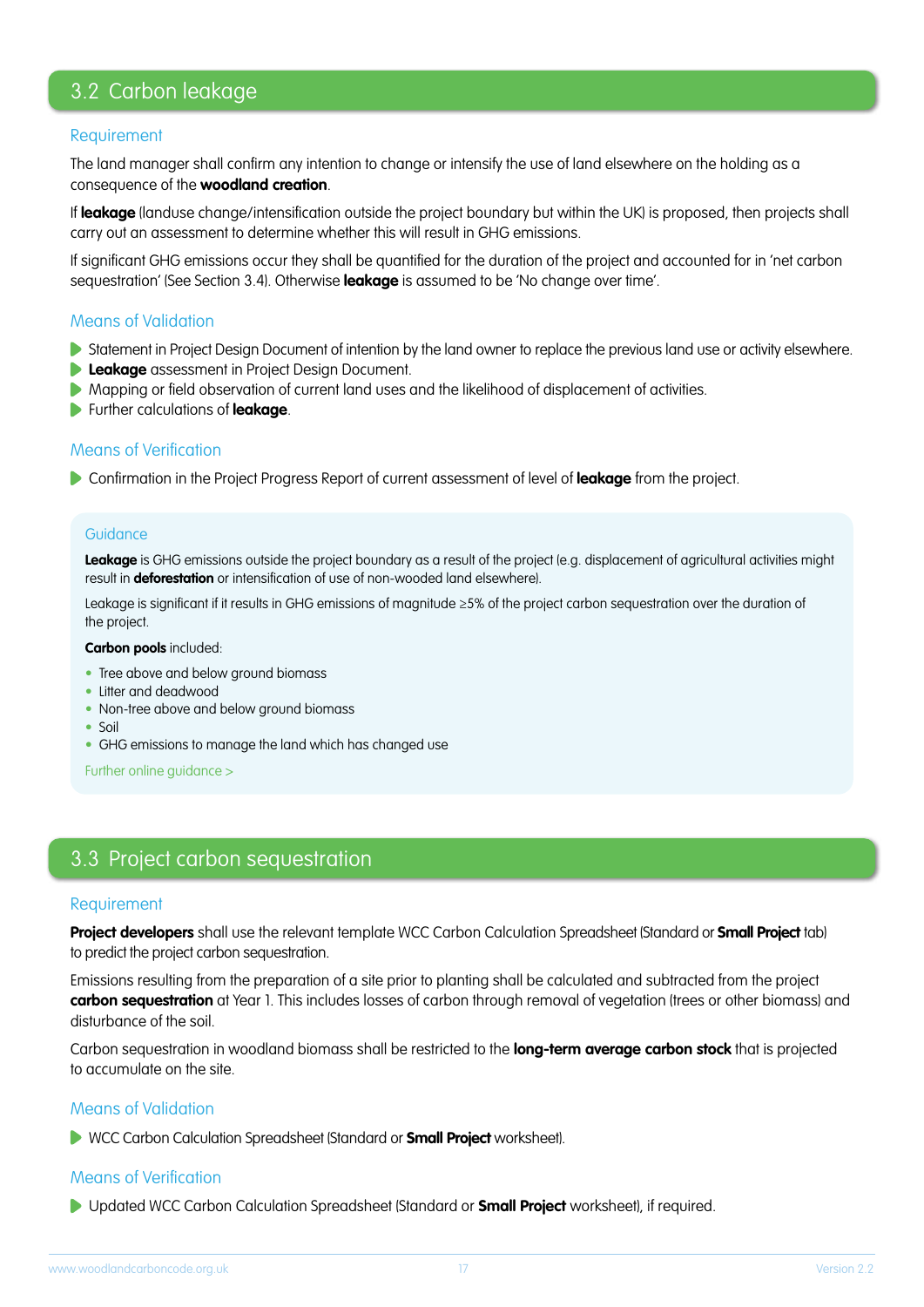#### **Guidance**

The template WCC Carbon Calculation Spreadsheet refers to the Biomass and Soil Carbon Lookup Tables. There is a 'Standard Project' and 'Small Project' version. Carbon Calculations will be publicly available in the UK Land Carbon Registry.

**Carbon pools** included:

- Tree above and below around biomass
- Litter and deadwood
- Non-tree above and below ground biomass (at project outset)
- Soil
- GHG emissions from woodland management

[Further online guidance >](https://www.woodlandcarboncode.org.uk/standard-and-guidance/3-carbon-sequestration/3-3-project-carbon-sequestration)

# 3.4 Net carbon sequestration

## **Requirement**

Net project carbon sequestration shall be calculated within the relevant worksheet (**Standard Project** or **Small Project**) of the WCC Carbon Calculation Spreadsheet (includes total project carbon sequestration (3.3) adjusted for leakage (3.2) minus baseline (3.1)).

The predicted number of carbon units by **vintage** shall be identified according to the project's verification schedule. These shall be divided into the contribution to the WCC **buffer** and the claimable carbon sequestration.

The net carbon sequestered to date and carbon sequestered in the current **vintage**/monitoring period shall be confirmed in the **Monitoring Report**. At Year 5, this is based on the projected carbon sequestration. From Year 15 onwards, this is based on field survey measurements.

If the 'Self-Assessment' option has been used, then there is no update to the actual carbon sequestration of a project at verification; this section will not be completed.

# Means of Validation

- WCC Carbon Calculation Spreadsheet.
- **Pending Issuance Units by vintage in Project Design Document.**

# Means of Verification

- Confirmation of carbon sequestered to date and carbon sequestered in current vintage from Monitoring Report.
- **D** Updated WCC Carbon Calculation Spreadsheet, if required.

#### **Guidance**

Net Project Carbon Sequestration is the total amount of carbon sequestered by the project which can be converted into carbon units. These are divided between the proportion that will contribute to the shared WCC Buffer, and the claimable carbon sequestration which is the amount the project can sell.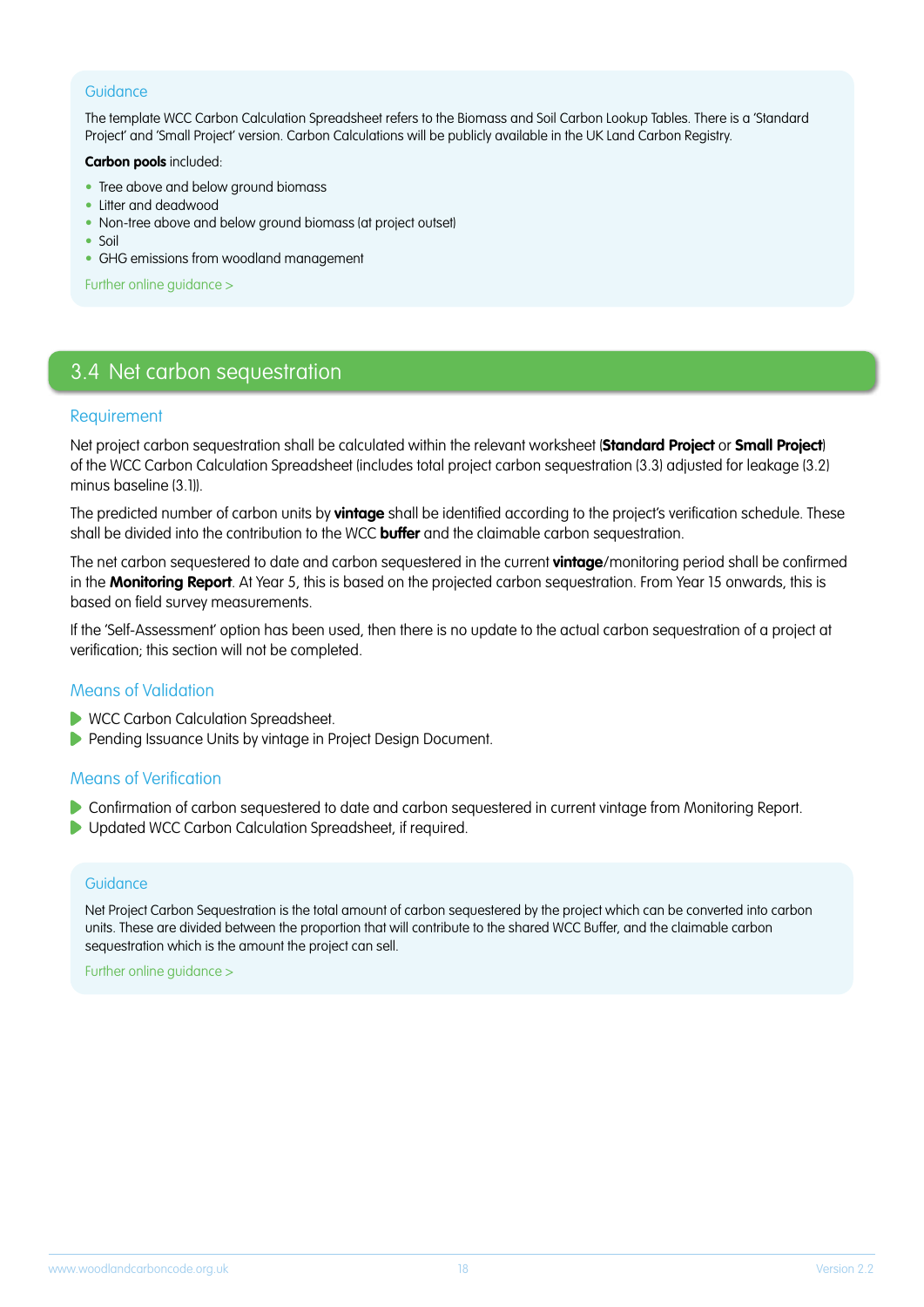# **4 Environmental quality**

# Principle

Projects should be of high environmental quality, including habitats, species, soil and water environments, as well as landscapes.

# **Requirement**

There shall be woodland design planning documentation which considers the environmental aspects of sustainable forest management set out in the UK Forestry Standard and these standards shall be maintained throughout the duration of the project.

Projects shall demonstrate whether or not an Environmental Statement/EIA Report is required under the **Environmental Impact Assessment** Forestry Regulations. They shall provide:

- the Environmental Statement/EIA Report if one was required; or
- other evidence that environmental impacts of the project are likely to be positive if no EIA is required.

# Means of Validation

- Environmental Quality statements in Project Design Document.
- **Design planning documentation.**
- Environmental Statement/EIA Report or confirmation that one is not required under EIA regulations.
- Woodland Benefits Tool.  $\blacktriangleright$
- **C** Other relevant documentation

# Means of Verification

Evidence confirming the environmental benefits of the project to date.

# **Guidance**

All projects should be able to show that any environmental impacts on the land area concerned are likely to be positive.

See the [UK Forestry Standard](https://www.gov.uk/government/publications/the-uk-forestry-standard) (including the sustainable forest management elements of Climate Change, Soil, Water, Biodiversity, Landscape and Historic Environment). The [Woodland Benefits Tool](https://www.woodlandcarboncode.org.uk/standard-and-guidance/4-environmental-quality) provides scores for the Biodiversity, Water, Community and Economy benefits of projects. It is optional to monitor the environmental benefits of projects over time.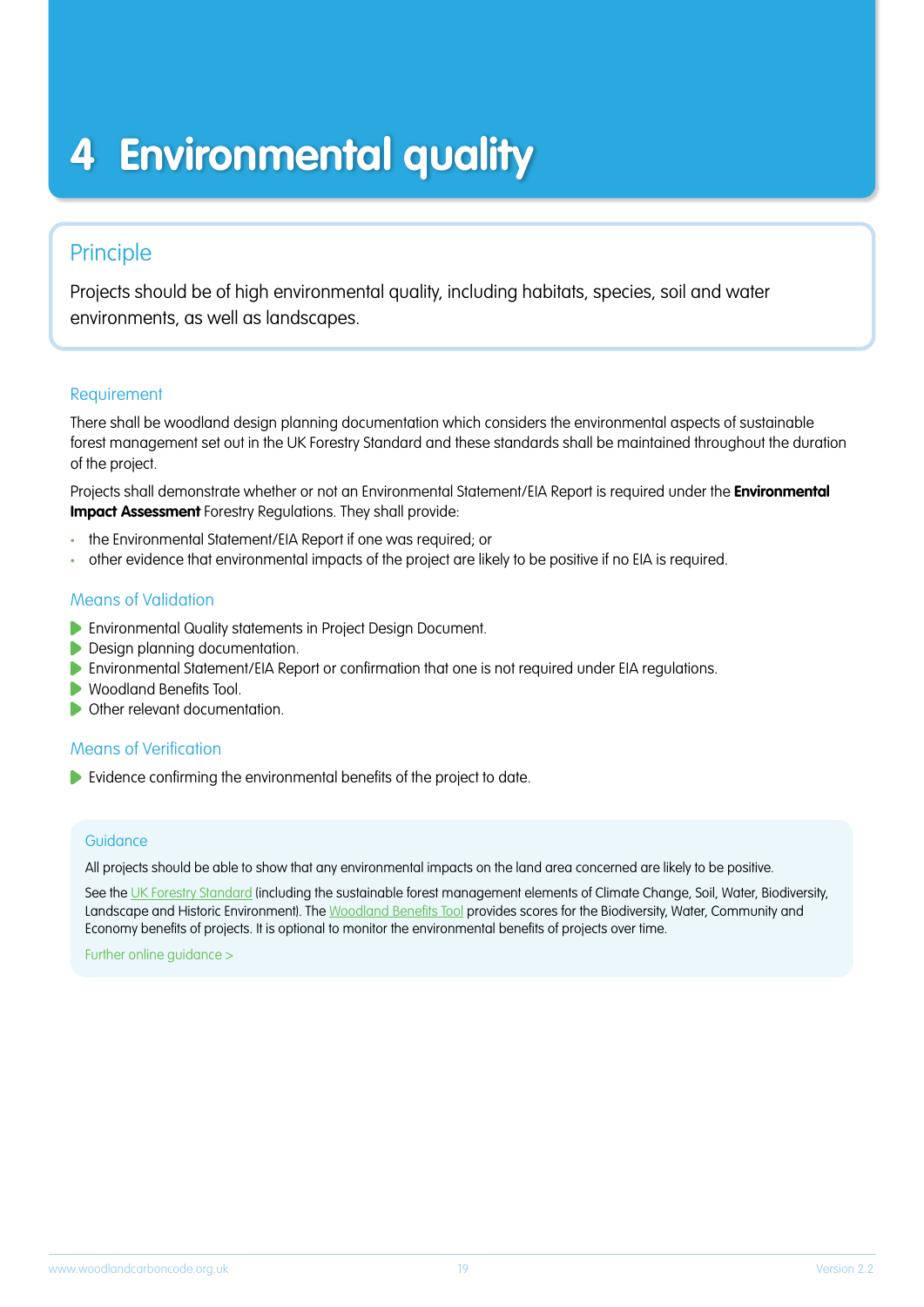# **5 Social responsibility**

# Principle

Projects should be socially responsible and where possible offer benefits to local communities and other interested forest users or stakeholders.

# **Requirement**

There shall be design planning documentation which incorporates the social aspects of sustainable forest management set out in the UK Forestry Standard and these standards shall be maintained throughout the lifetime of the project.

# Means of Validation

- Social Responsibility statements in Project Design Document.
- Design planning documentation.
- Woodland Benefits Tool.

# Means of Verification

Evidence confirming the social benefits of the project to date.

## Guidance

See the [UK Forestry Standard](https://www.gov.uk/government/publications/the-uk-forestry-standard) and the Forests and People element of sustainable forest management. The [Woodland Benefits Tool](https://www.woodlandcarboncode.org.uk/standard-and-guidance/5-social-responsibility) provides scores for the Biodiversity, Water, Community and Economy benfits of projects. It is optional to monitor the social benefits of projects over time.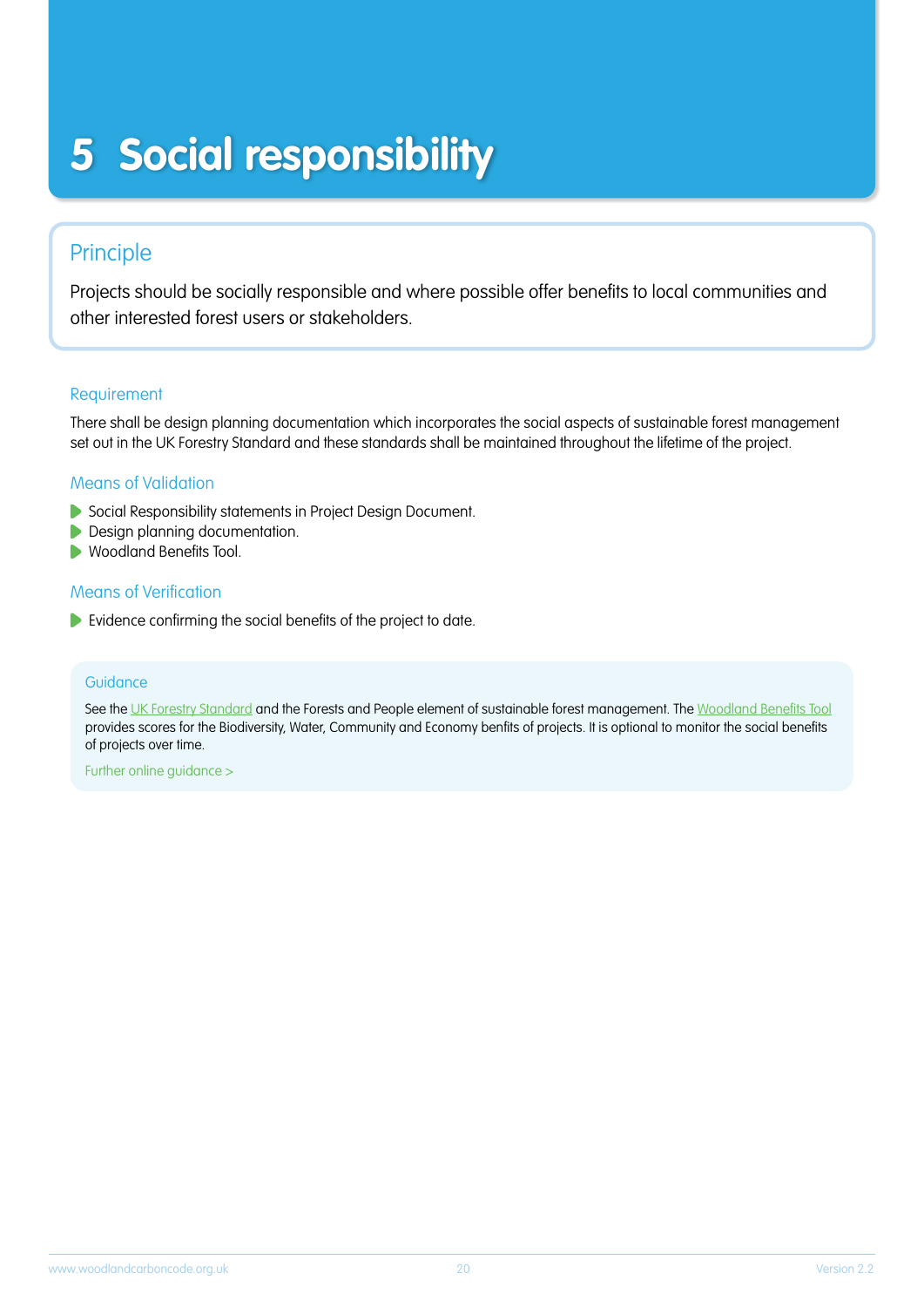# **Glossary**

**Additionality** – The term additionality is used to mean the carbon sequestration over and above that which would have happened anyway in the absence of a given project or activity. Buyers of carbon units want to know that their input has enabled more carbon sequestration than would otherwise have happened under existing legal, financial and business circumstances. Under the financial consideration, a project is only 'additional' if it requires carbon income to turn it from a project which is not financially viable/ worthwhile (in its own right, or compared to an alternative non-woodland use) to one which is financially viable.

**Area** – Carbon can be claimed for the net woodland area, rather than the gross area.

- **Net woodland area** is the area of a project planted with trees or allowed to colonise/regenerate naturally. It excludes any designed or other open areas.
- **Gross woodland area** is the area of a project including any open areas. This can include designed open ground as well as other open land or water bodies.

**Assignment** – Labelling/Assigning a **Pending Issuance Unit on the UK Land Carbon Registry** with the name of the buyer. Assigned units cannot be re-sold, but they can be used and 'retired' once they are verified.

**Barrier** – Any obstacle to reaching a goal that can be overcome by a project or measure.

**Baseline** – The projected changes to carbon on the site if the project weren't to go ahead (the 'business as usual' scenario). This is a reference projection to which the carbon benefits of project activities can be compared over the project lifetime.

**Basic Monitoring Report** – A report summarising the results of basic monitoring carried out for projects where the small project calculator was used or by standard projects where sell assessment is carried out.

**Buffer** – A carbon pool of 'unclaimed carbon' to cover unavoidable potential losses which may occur from the project over time, thus ensuring the **permanence** of verified **Woodland Carbon Units**. The unit type for buffer units is 'PIU Reserve' or 'WCU Reserve'.

**Carbon pool** – A system that can store and/or accumulate carbon, e.g. above-ground biomass, leaf/needle litter, dead wood and soil organic carbon.

**Carbon reporting** – This involves a carbon owner or organisation reporting carbon sequestration in their annual environmental or **greenhouse gas** report. This can only be done once, after the carbon is sequestered, and the relevant number of units should have been 'retired' from the **UK Land Carbon Registry**. See **Carbon statement**.

**Carbon sequestration** – Direct removal of carbon dioxide from the atmosphere through land-use change, afforestation, reforestation and/or increases in soil carbon.

**Carbon statement** – A statement of what a project will sequester or has sequestered to date. It can be restated by more than one party with an interest in a project. See **Carbon reporting**.

**Carbon dioxide (CO<sub>2</sub>)** – A naturally occurring gas and by-product of burning fossil fuels or biomass, land-use changes and industrial processes. It is the principal anthropogenic (caused by human activity) **greenhouse gas** that affects the Earth's climate.

**Carbon offsetting** – A way of compensating for **greenhouse gas** emissions by making an equivalent carbon dioxide saving elsewhere. Only verified **Woodland Carbon Units** can be used to offset current emissions.

**Climate change** – Change or changes in the climate which can be directly or indirectly attributed to human activity (UNFCCC Article 1).

**Compensatory planting** – New woodland created to compensate for woodland lost elsewhere which provides at least the equivalent woodland-related net public benefit embodied in the woodland which was removed (e.g. for development (windfarms or in urban areas) or where woodland is removed to restore open habitats).

**Carbon Offsetting and Reduction Scheme for International Aviation (CORSIA)** – A global scheme to reduce and offset international aviation emissions. It was developed by the International Civil Aviation Organsiation (ICAO) and was adopted in 2016.

**Deforestation** – Permanent or long-term removal of woodland; the direct, human-induced conversion of forested land to another land use, or the long-term reduction of the tree canopy cover below the minimum 20% threshold.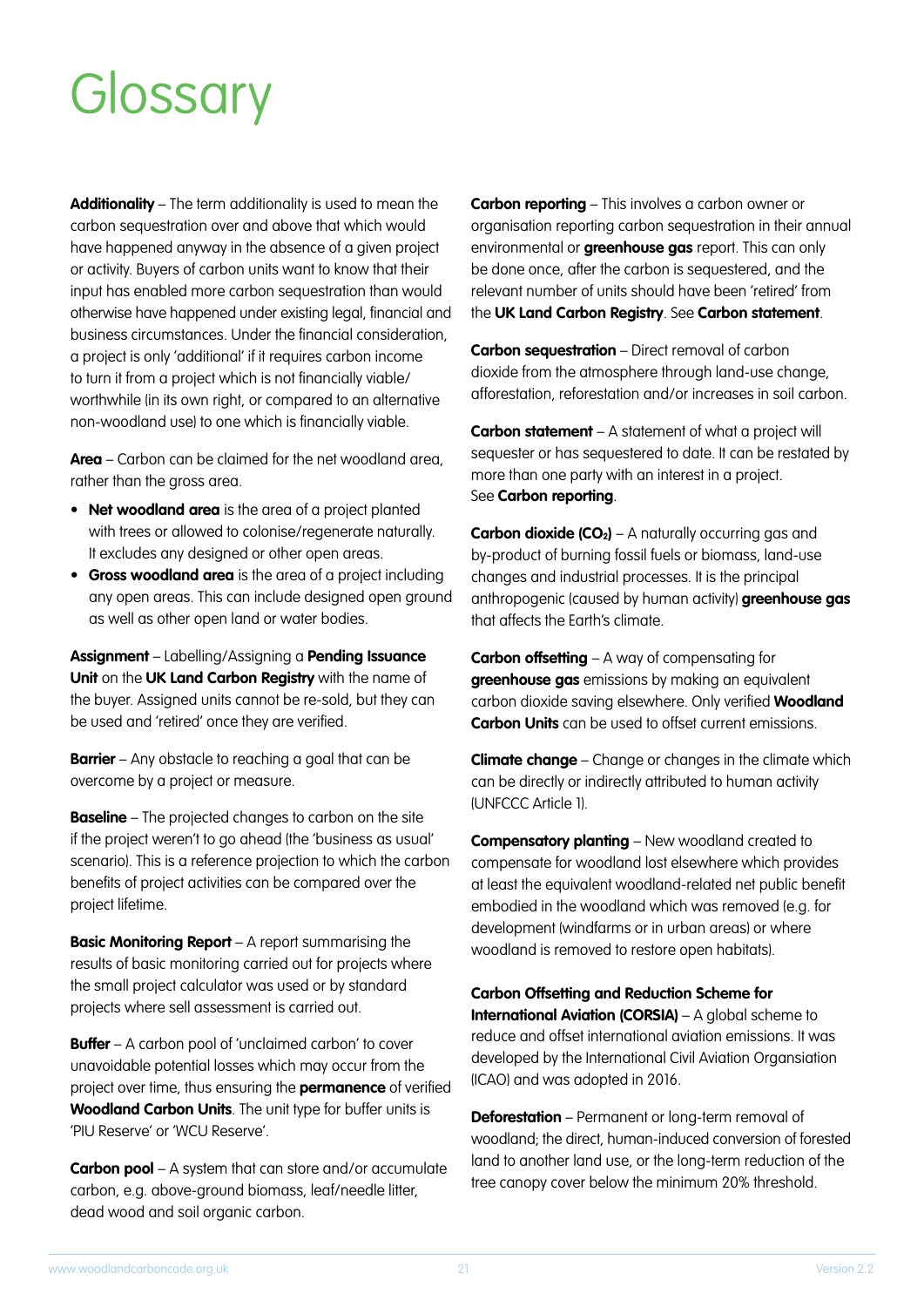**Double-counting** – There are a number of issues which might result in double-counting:

- **Double-selling** The same carbon unit is sold more than once to different parties. The incidence of this can be minimised by the use of a carbon unit registry.
- **Double certification** The same carbon project is validated/verified against two or more carbon standards. The incidence of this can be minimised by insisting that projects only use one registry and carbon registries ensure that a project is not already registered on another carbon registry.
- **Double-monetisation**  A carbon unit is monetised once as a voluntary unit by a project and a second time as a national-level Greenhouse Gas allowance.
- **Double-claiming** An organisation or government makes a claim about the same unit of carbon reduction as another organisation. It may be perceived as satisfactory that an organisation claim 'we created a carbon neutral product' and another organisation claims 'we sell a carbon neutral product' or government claims 'we reached our emissions reduction target'.

**Environmental Impact Assessment (EIA)** – These regulations apply to forestry related projects. If the Forestry Commission/Scottish Forestry/Natural Resources Wales/ Northern Ireland Forest Service considers that project proposals may have a significant effect on the environment then the proposer must obtain consent for the work from the relevant body and submit an Environmental Statement as part of the application for consent.

# **Forest** – See 'Woodland'.

**Greenhouse gases (GHGs)** – The gases which are causing the warming of the Earth's atmosphere that is leading to climate change. The six most common Greenhouse Gases are: carbon dioxide, hydrofluorocarbons, methane, nitrous oxide, perfluorocarbons and sulphur-hexafluoride. These contribute to the 'greenhouse effect'.

**Group Scheme** – A group of projects that work together to gain **validation/verification**. These projects will be coordinated and overseen by a group scheme manager. The group scheme manager is responsible for ensuring that all projects within the group conform to the Code.

**Leakage** – Any GHG emissions outside the project boundary as a result of the project (e.g. displacement of agricultural activities might result in **deforestation** or intensification of use of non-wooded land elsewhere).

**Long-term average carbon stock** – The mean carbon stock over the long-term in a woodland, averaged over several whole rotations, if clearfelling. For projects where there is no clearfelling the long-term average is assumed to be no less than the carbon predicted to be sequestered by Year 100, for a given scenario. For sites where clearfelling is proposed, then the long-term average is calculated over several whole rotations of a given length, where the carbon stock onsite varies from zero at the start of each rotation to a maximum just prior to clearfelling.

**Natural Colonisation/Regeneration** – Plants growing on a previously unwooded site as a result of natural seedfall or suckering. The term is also used to describe the silvicultural practices used to encourage natural seeding and establishment.

**Organic Soil** – Soil which contains more than 50 cm deep organic (or peat) surface horizon overlaying the mineral layer or rock.

**Paris Agreement** – This Agreement is the legally binding international treaty on climate change, adopted by 196 parties in 2015, and entered into force in 2016. Its goal is to limit global warming to well below 2, preferably 1.5 degrees Celsius, compared to pre-industrial levels. Countries set 'Nationally Determined Contributions' in 2020 – National level plans to reduce greenhouse gas emissions in order to reach the goals of the Paris Agreement. These are reported on and reviewed every 5 years, with the expectation countries will set more ambitious plans in subsequent rounds. www.unfccc.int

**Pending Issuance Unit (PIU)** – The purpose of these units is to demonstrate the quantity of potential future sequestration. PIUs will help to keep track of up-front sales/ purchases but they cannot be retired or used/reported.

**Permanence** – The issue of ensuring that removal of carbon dioxide from the atmosphere is permanent, and not reversed at a future point in time. Woodland projects carry a risk of reversibility and as such safeguards must be in place to minimise that risk and to guarantee replacement or alternative woodland should a **reversal** occur.

**Project Design Document** – A document created by the **project developer** for **validation** to describe how the project meets the requirements of the Code at the outset.

**Project Developer** – The individual or company who represents a project/group through the validation/ verification process or in the UK Land Carbon Registry. The project developer could be the land owner, a third party representing the landowner, or the group manager.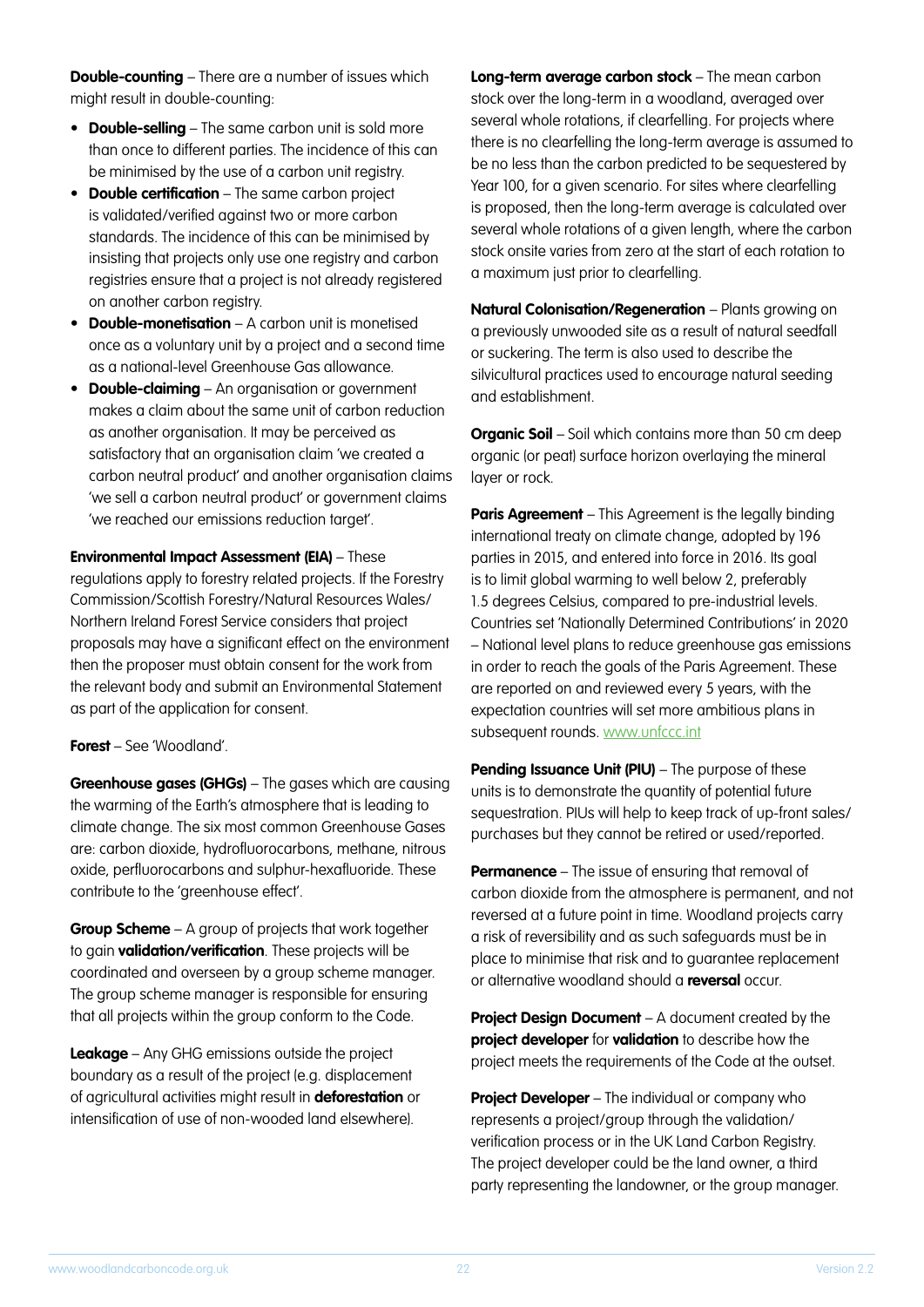**Project Duration** – The time over which project activities are to be monitored, verified and carbon sequestration claims are to be made. Projects can be up to 100 years in duration.

**Project End Date** – The last day a project accounts for carbon sequestration. Project end date = **project start date** + **project duration**. If start date = 01/04/2013 and **project duration** is 100 years, then end date is 31/03/2113.

**Project Implementation Date** – The date when work begins onsite – either fencing, deer control, ground preperation or planting, whichever occurs first.

**Project Progress Report** – A report created by the **project developer** for **verification** to demonstrate how the project continues to meet the requirements of the Code.

**Project Registration Date** – The date when a project moves from 'Draft' to 'Under Development' status in the **UK Land Carbon Registry**.

**Project Start Date** – The date planting is complete (or for natural colonisation/regeneration, the date that fencing/ deer control is in place) and the projects starts to account for carbon sequestration.

**Retire** – Moving a **Woodland Carbon Unit** on the UK Land Carbon Registry to a publicly available 'retirement' account to show it has been taken out of circulation and cannot be used again.

**Reversal** – A reversal is when the net **greenhouse gas**  benefit of a project, taking into account the baseline, leakage and project carbon sequestration, is negative in a given monitoring period. The size of the reversal is the net carbon sequestration at the current **verification** minus the net carbon sequestration at the previous **verification**.

**Self-Assessed** – A project is marked as self-assessed if a Project Progress Report and Basic Monitoring Report are uploaded to the registry at a monitoring point after year 15. In this case no PIUs will be converted to WCUs. Selfassessment can only be used in a limited number of cases.

**'Small' project** – A **single project** with five hectare net planting area or less where the small project process is used.

**Standard Project** – Single **woodland creation** project which can be any size and can constitute several individual blocks of woodland with planting spanning up to five consecutive planting seasons; blocks of woodland must be part of contiguous land ownership unit or must be under the same ownership and management plan. See also **'small' project**.

**UK Land Carbon Registry** – The official record of the location of projects, the predicted and actual carbon sequestration as well as the owners and **retirement** of carbon units.

**Validation** – The initial evaluation of a project against the standards of the Woodland Carbon Code, undertaken by a certification body accredited by the UK Accreditation Service.

**Validation/Verification Body** – Independent third-party organisations accredited by the UK Accreditation Service to validate or verify Woodland Carbon Code projects.

**Verification** – The ongoing evaluation of a project against the standards of the Woodland Carbon Code, undertaken by a verification body accredited by the UK Accreditation Service. Verification assesses the carbon sequestration that has actually occurred as well as continuing sustainable forest management.

**Vintage** – The time period in which units are delivered. For the Woodland Carbon Code, the delivery of carbon is predicted and verified in five or ten-yearly blocks (e.g. 2020–2030); each time period is known as a vintage.

**WCC** – Woodland Carbon Code.

**WCC Secretariat** – The WCC Secretariat function is provided by Scottish Forestry on behalf of the forestry authorities across the UK.

**Woodland** – Land under stands of trees with a canopy cover of at least 20% (25% in Northern Ireland), or having the potential to achieve this. This definition includes integral open space and felled areas that are awaiting restocking (replanting). Consistent with the UK Forestry Standard, this includes short rotation coppice (SRC) and short rotation forestry (SRF), but does not include individual trees, orchards, ornamental or garden trees, tree nurseries or the management of Christmas trees. (This definition is also applicable to 'forest').

**Woodland Carbon Unit (WCU)** – When a project is verified, PIUs which have been confirmed as sequestered will be converted to WCUs. These units can be considered as guaranteed, delivered carbon 'units', and as such can be **retired** and used/reported.

**Woodland creation** – The direct, human-induced conversion to woodland of land that has not previously been forested according to historical records. The Code sets a threshold of a continuous absence of woodland over the previous 25 years.